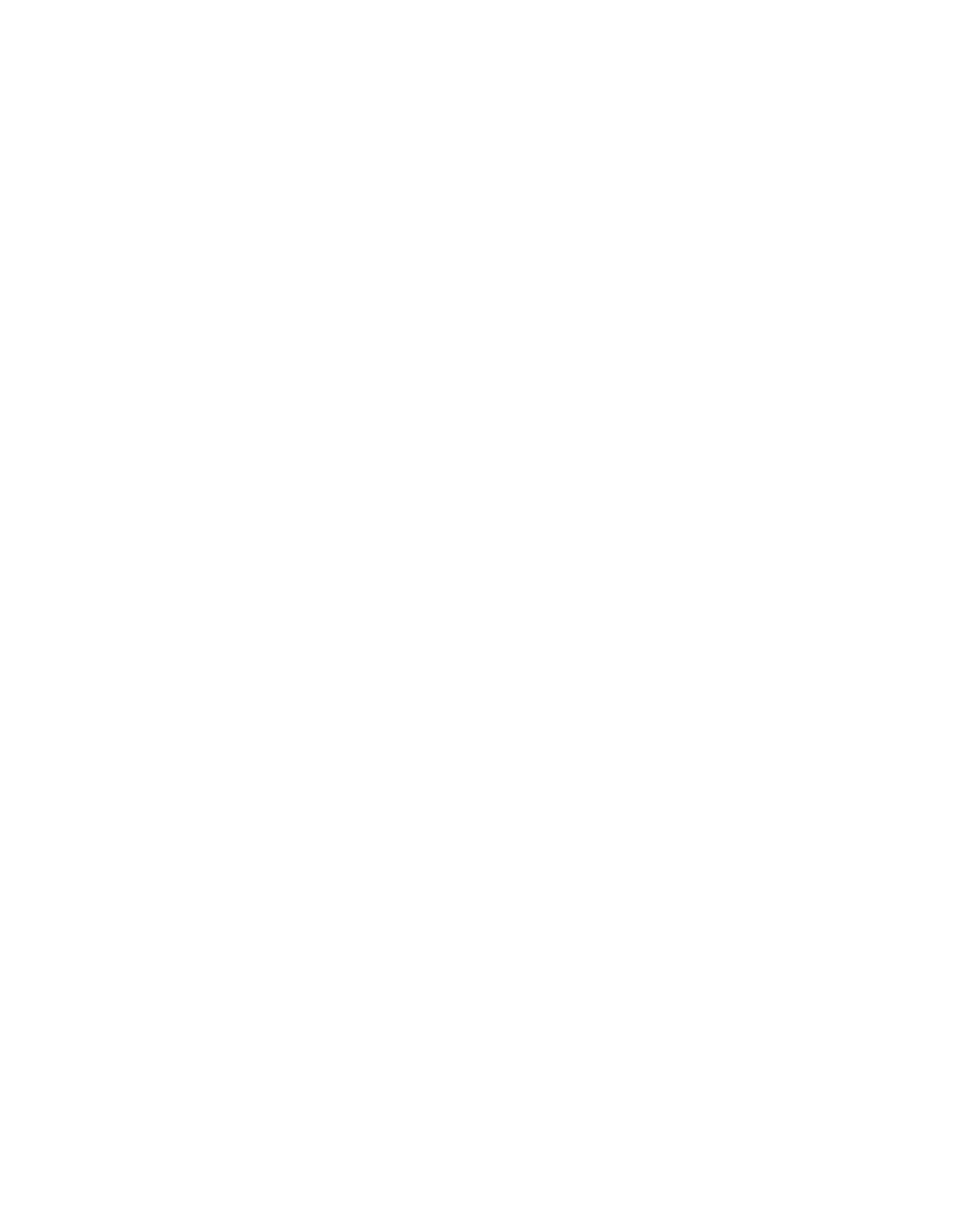# **Table of Contents**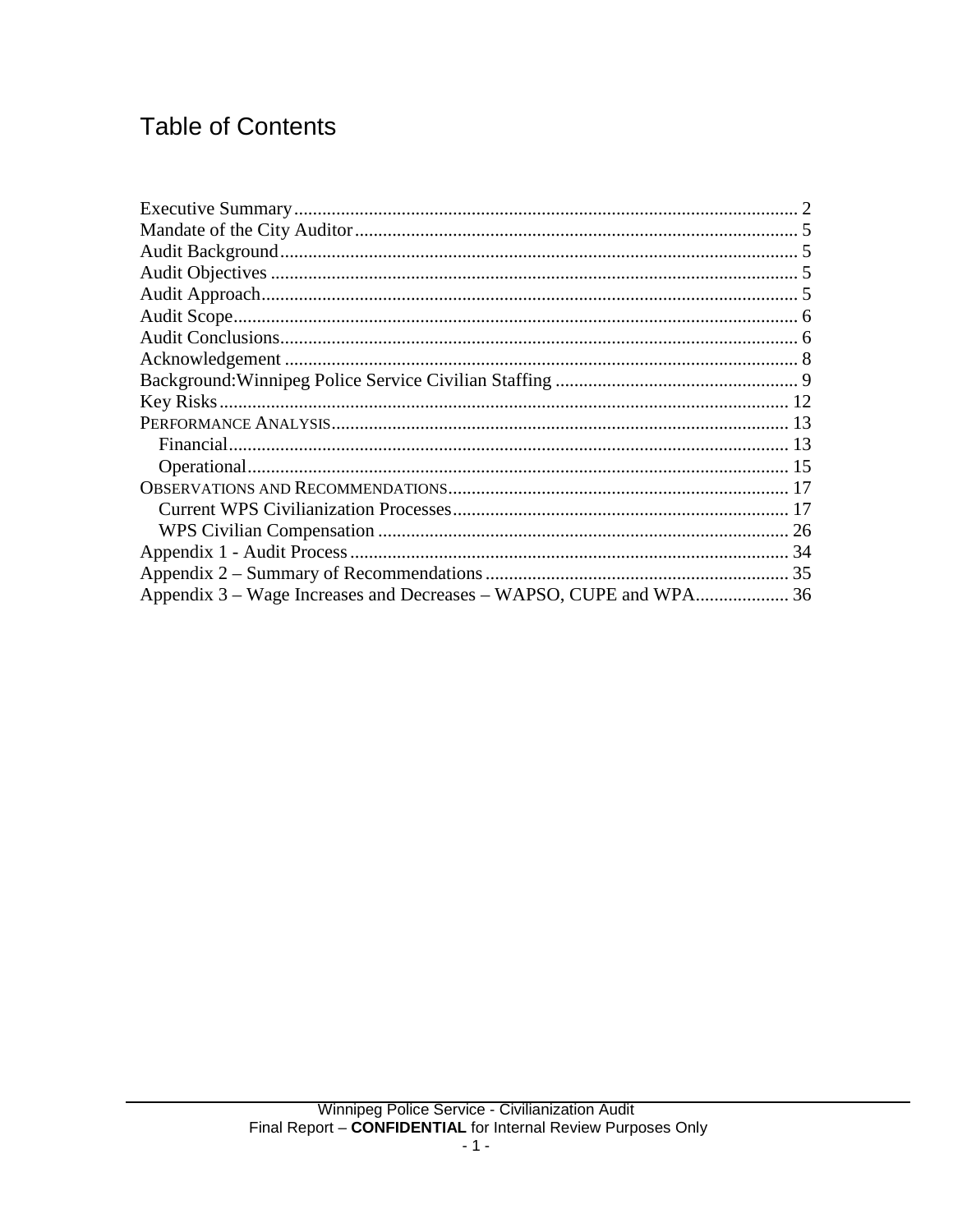## **EXECUTIVE SUMMARY**

<span id="page-3-0"></span>"Civilianization is defined as the practice of assigning non-sworn (civilian) employees to conduct police work that does not require the authority, special training, or credibility of a sworn police officer."<sup>[1](#page-0-0)</sup> Sworn officers are best used for jobs that require specific police training. But in order to do their job effectively sworn officers require the support of civilian staff that are trained to perform the support tasks that would otherwise take police officers away from their trained duties. Civilianization within police forces is occurring to varying degrees throughout North America to ensure the most qualified person is performing the job and to ensure police services are delivered efficiently.

Optimal use of civilian staff is about ensuring the right number of the right people are doing the right jobs at the right cost to support the achievement of the objectives of the Police Service. Civilianization of a Police Service deals with designating appropriate work to (non-sworn) civilian employees. Once who should perform the work is established the right number of staff can be determined. Ensuring there are sufficient civilian staff to perform civilian functions is key to furthering the optimization of civilian staff as it reduces the risk that sworn officers are utilized to fill in for civilian staff shortages.

The Winnipeg Police Service (WPS) employs 423 civilian Full Time Equivalent (FTE) staff and 1443 sworn FTE staff to carry out its mandate. The WPS salary and benefits expense was \$170,348,556 (84.4% of total operating expenditures) for 2011. The cost of the WPS salaries and benefits accounted for 27.5 percent of the entire City's total expenditures on salaries and benefits in 2011. In light of these increasing costs, the WPS must continue to search for and employ ways to deliver its services in a cost effective manner. Civilianization is seen as a critical part of the solution.

One indicator of the appropriate balance between civilian and sworn staff is the sworn officer to civilian staff ratio. The WPS lags behind other jurisdictions in this performance indicator. The WPS ratio of 3.80:1 is the second least favorable out of nineteen jurisdictions. Toronto had the most favorable ratio of 2.05 and the average was 2.90.

From our discussions, it is clear that WPS management is aware and understands the value in terms of performance and efficiency, of fully developing and implementing a civilian staffing strategy that has civilianization as its cornerstone. This is highlighted in their most recent strategic plan which does highlight the need to develop and implement a civilian staffing plan. Prior to the development of this plan the WPS did not have a formal civilian staffing strategy or processes and practices in place to optimize the use of civilian staff. The initiative to introduce the Auxiliary Force Cadets is an example where the WPS has had success at civilianization of police work. Otherwise, WPS civilian staffing initiatives have been limited to increasing the numbers of civilian staff where operationally deemed necessary and ensuring newly created positions are correctly classified.

<span id="page-3-1"></span>Winnipeg Police Service - Civilianization Audit Final Report – **CONFIDENTIAL** for Internal Review Purposes Only <sup>1</sup> Civilianization in the Vancouver Police Department, March 13, 2006, pg. 8.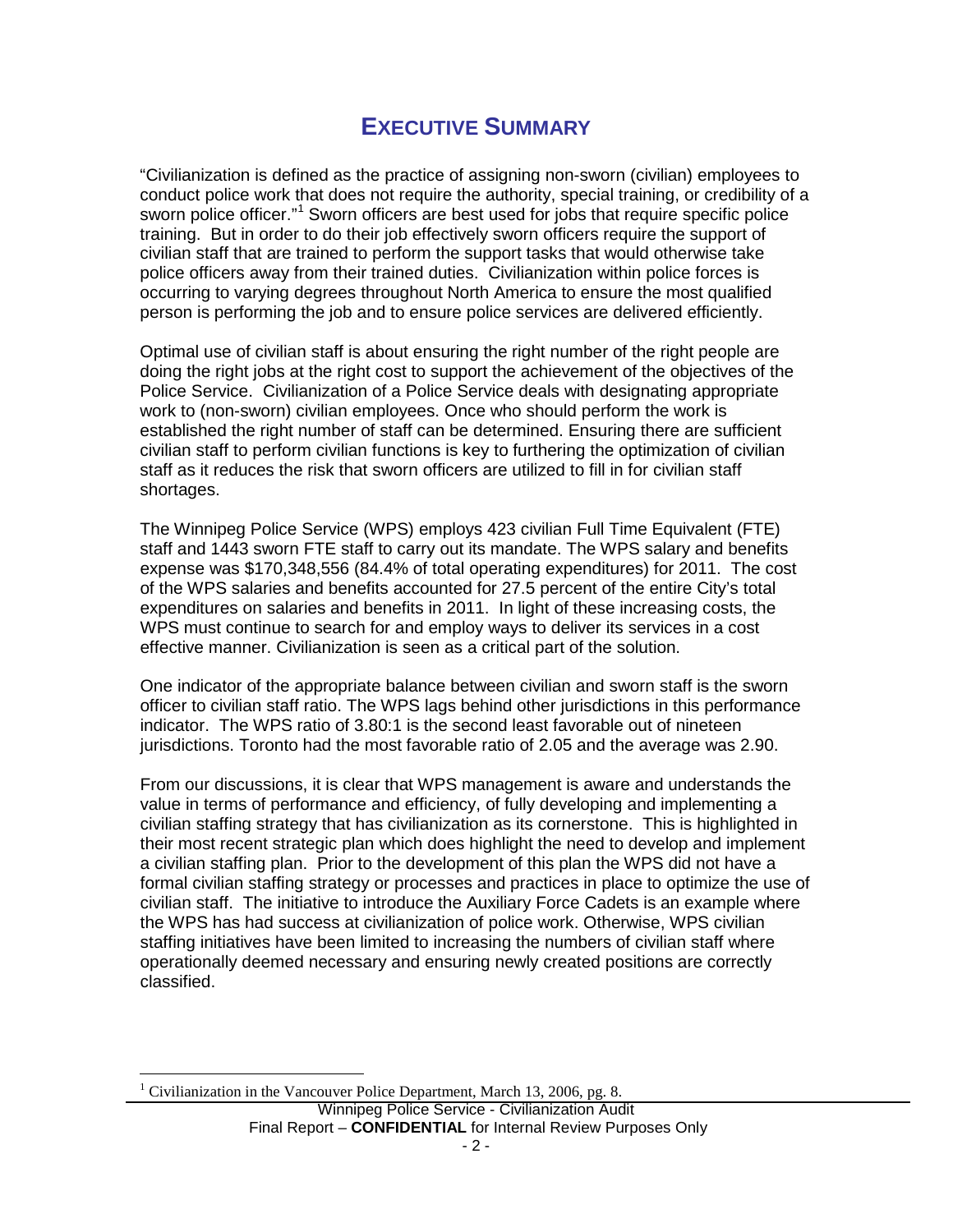To further civilianization efforts and ensure the WPS deploys sworn and civilian staff in an optimal manner, the WPS civilian staffing strategy should include:

- A plan for civilian staffing supported by clearly defined and measurable goals;
- Criteria to determine whether a position should be performed by a sworn officer or a civilian;
- A formal process to review all current and new positions against these criteria;
- A workload analysis to determine the optimal number of sworn or civilian staff to deliver the desired level of service; and
- Performance management system in place that would monitor progress against established goals.

In the absence of the implementation of a civilian staffing strategy, sworn officers will continue to perform tasks that could and should be performed by civilian staff. WPS management has identified, at a high level, twenty-seven positions of this nature, some of which are currently used to accommodate injured sworn officers. Employing civilians in these positions could result in a total cost reduction estimated at \$890,000 annually if the total complement were maintained through a reduction in the authorized sworn complement through attrition and an increase in the authorized civilian complement. This would also lead to the re-deployment of those sworn officers to perform core police duties that they were trained to perform.

In the future, business cases supporting the need for civilian staff should continue to be developed to support the initiative. An effective business case should demonstrate to City Council or the Provincial Government how additional civilian resources will ultimately result in a more efficient and effective Police Service. From a citizen's perspective, increased public safety comes from adding sworn officers, but it can also be accomplished through re-deploying sworn officers away from positions better suited to a civilian and ensuring those officers perform the duties for which they were trained. While a strong business case may not ensure the acceptance of an initiative it ensures decision makers are making fully informed decisions. Another stakeholder group, the Winnipeg Police Association (WPA), represents both the sworn officers and the civilian staff. Civilianization will obviously impact their membership and the current collective agreement places restrictions on the ability of the WPS to fully implement a civilianization strategy. This will need to be an area of focus in future negotiations.

While the benefits from civilianization are significant, they are to some degree dampened by the greater compensation (in comparison to other City staff holding similar positions) paid to civilian members of the WPS. With assistance from Corporate Support Services, we identified 173 similar positions (based on duties, knowledge, complexities, responsibilities, education and experience) and noted that, on average, a WPS civilian was compensated by an additional twenty-four percent in pay in 2011. This translates to an annual premium of \$1.8 million paid to WPS civilian staff as compared to other City staff performing similar duties.

The City has identified the inequity and attempted to remedy through labour negotiations and the arbitration process, unsuccessfully to date. This wage gap will continue to widen as the WPA has traditionally been able to negotiate higher salary increases than either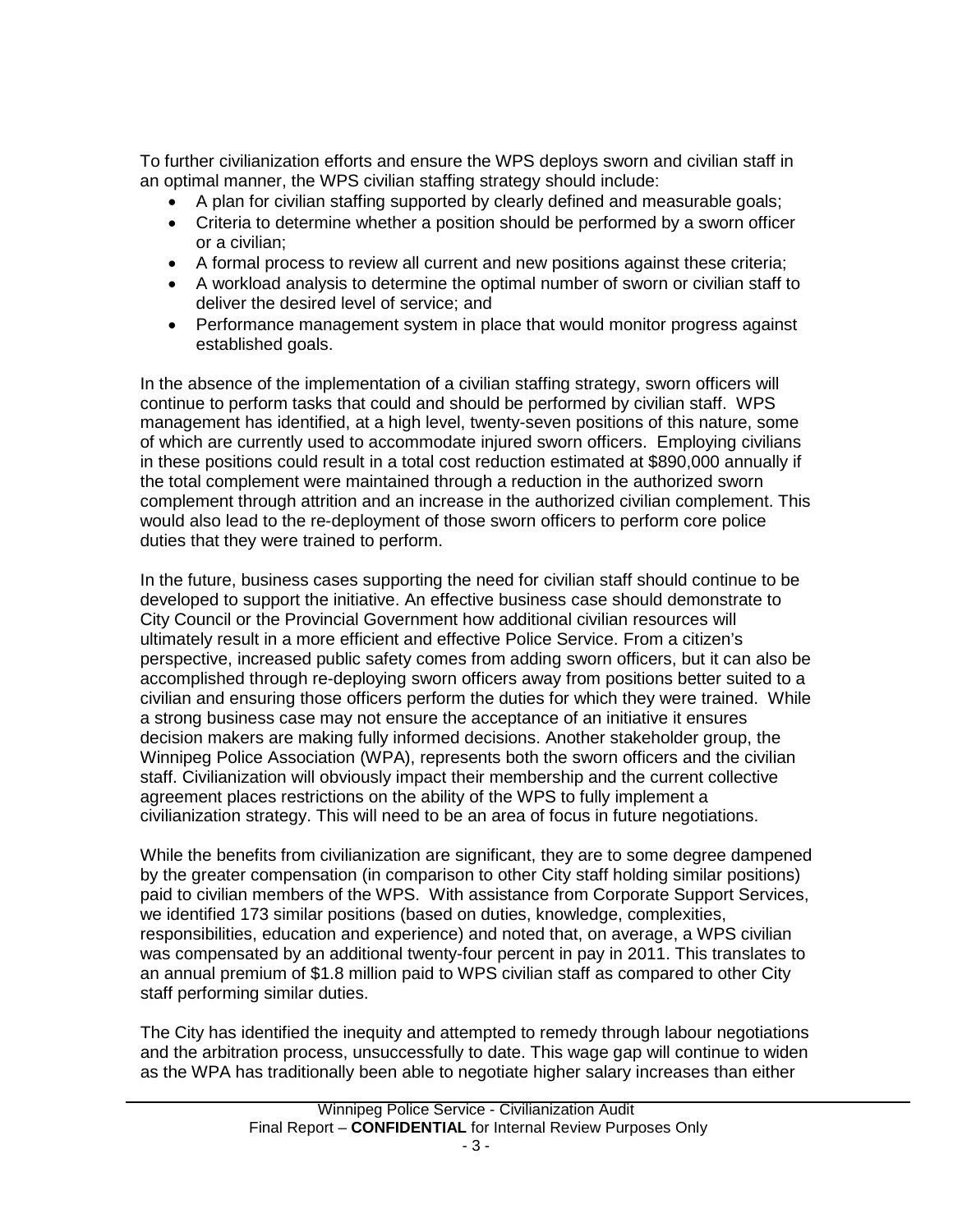CUPE or WAPSO. We have identified some opportunities for the City to adjust their approach to the negotiations with the expectation that it could improve the chances of success, if an Arbitration Board becomes involved.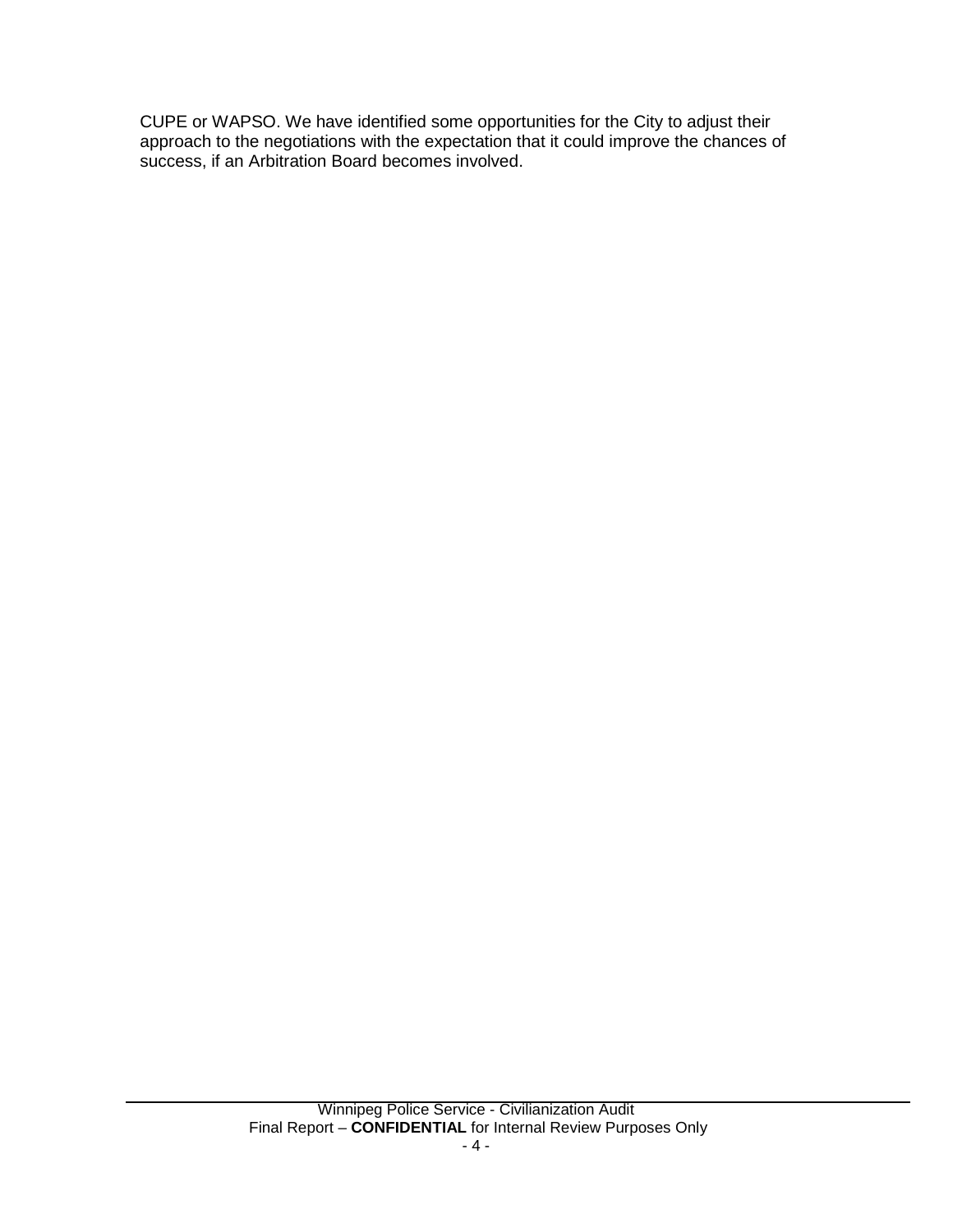## <span id="page-6-0"></span>**MANDATE OF THE CITY AUDITOR**

The City Auditor is a statutory officer appointed by City Council under the *City of Winnipeg Charter Act*. The City Auditor reports to Council through the Audit Committee (Executive Policy Committee) and is independent of the City's Public Service. The City Auditor conducts examinations of the operations of the City and its affiliated bodies to assist Council in its governance role of ensuring the Public Service's accountability for the quality of stewardship over public funds and for the achievement of value for money in City operations. Once an audit report has been communicated to Audit Committee, it becomes a public document.

## <span id="page-6-1"></span>**AUDIT BACKGROUND**

Efforts to increase the use of civilians has been an increasing trend across North America as police services require competencies and specialized skills that go beyond those historically provided by sworn officers to perform certain duties and functions. Civilianization is also seen as a method to deliver the service more efficiently and to address the current fiscal challenges facing the WPS.

The audit was identified in the City Auditor's Audit Plan for 2011 to 2014 and endorsed by the Audit Committee.

## <span id="page-6-2"></span>**AUDIT OBJECTIVES**

The objectives of this audit were to:

- determine whether the WPS has adequate processes in place to ensure it deploys civilian staff in an optimal manner; and
- determine if there is a gap between WPS civilian positions in terms of duties, salaries and benefits compared to similar City of Winnipeg positions.

# <span id="page-6-3"></span>**AUDIT APPROACH**

We have conducted the audit in accordance with generally accepted auditing standards. **Appendix 1** provides a flowchart of the audit process.

- We conducted interviews with the management and staff in order to obtain an understanding of current processes, procedures and practices.
- We obtained and reviewed financial and statistical data related to salaries and benefits costs of the Winnipeg Police Service and the City of Winnipeg.
- We reviewed Winnipeg Police Service's standards, procedures, practices and other relevant background information as well as industry and other jurisdictional data to gain an understanding of civilianization practices locally and within North America.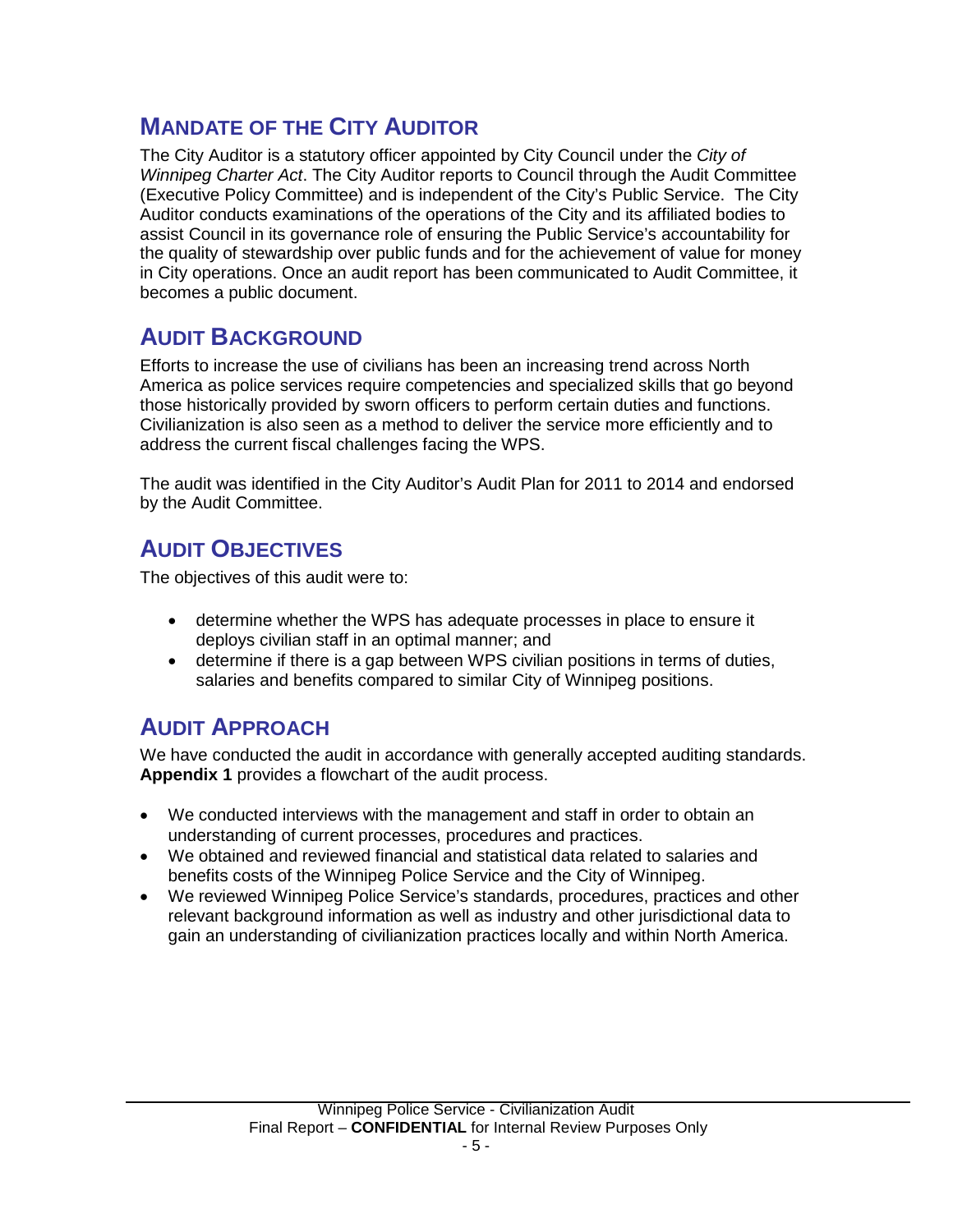# <span id="page-7-0"></span>**AUDIT SCOPE**

The audit covered the period January 1, 2007 to December 31, 2011.

We believe that this scope affords us the ability to analyze emerging trends without a pervasive risk of losing context in the examination due to continually changing social, environmental and economic circumstances.

We have undertaken appropriate procedures in an attempt to verify the accuracy of the information we were provided. At various times during the review, due to information system limitations, we were unable to obtain information to conduct our analysis. We will identify those instances in the relevant section of the report.

Our conclusions are based on our assessment of the best available data. Our review was limited to a review of the processes, policies and practices in place to ensure that WPS is utilizing civilian staff in an optimal manner. We do not draw a conclusion about whether the Winnipeg Police Service overall, or on a unit-by-unit basis, is staffed at the appropriate levels and we did not conduct the detailed workload analysis that would be necessary to draw such a conclusion. Further, we did not evaluate existing sworn positions in police operations to determine if they were eligible to be civilianized. This was beyond the scope of the audit and so we did not make any specific recommendations in this regard.

## <span id="page-7-1"></span>**AUDIT CONCLUSIONS**

The audit work performed led us to the following conclusions:

- The WPS has implemented a major initiative with the creation of the Auxiliary Force Cadets that has furthered civilianization efforts as it is designed to free up sworn officers to concentrate on core policing duties. The creation of the program, while successful, was accomplished in the absence of a formal strategy or process. To further civilianization efforts and ensure the WPS deploys sworn and civilian staff in an optimal manner, the WPS should have the following in place:
	- o A plan for civilian staffing supported by clearly defined and measurable goals;
	- $\circ$  Criteria to determine whether a position should be performed by a sworn officer or a civilian;
	- o A formal process to review all current and new positions against these criteria;
	- o A workload analysis to determine the optimal number of sworn or civilian staff to deliver the desired level of service; and
	- o Performance management system in place that would monitor progress against established goals.
- A significant gap exists between the salaries of the civilian staff component of the WPS and the salaries of City of Winnipeg staff in similar positions requiring the same duties, experience and qualifications. We identified 173 civilian positions in the WPS that are comparable to positions in the City of Winnipeg within CUPE and WAPSO. In 2011, this represented an estimated total dollar amount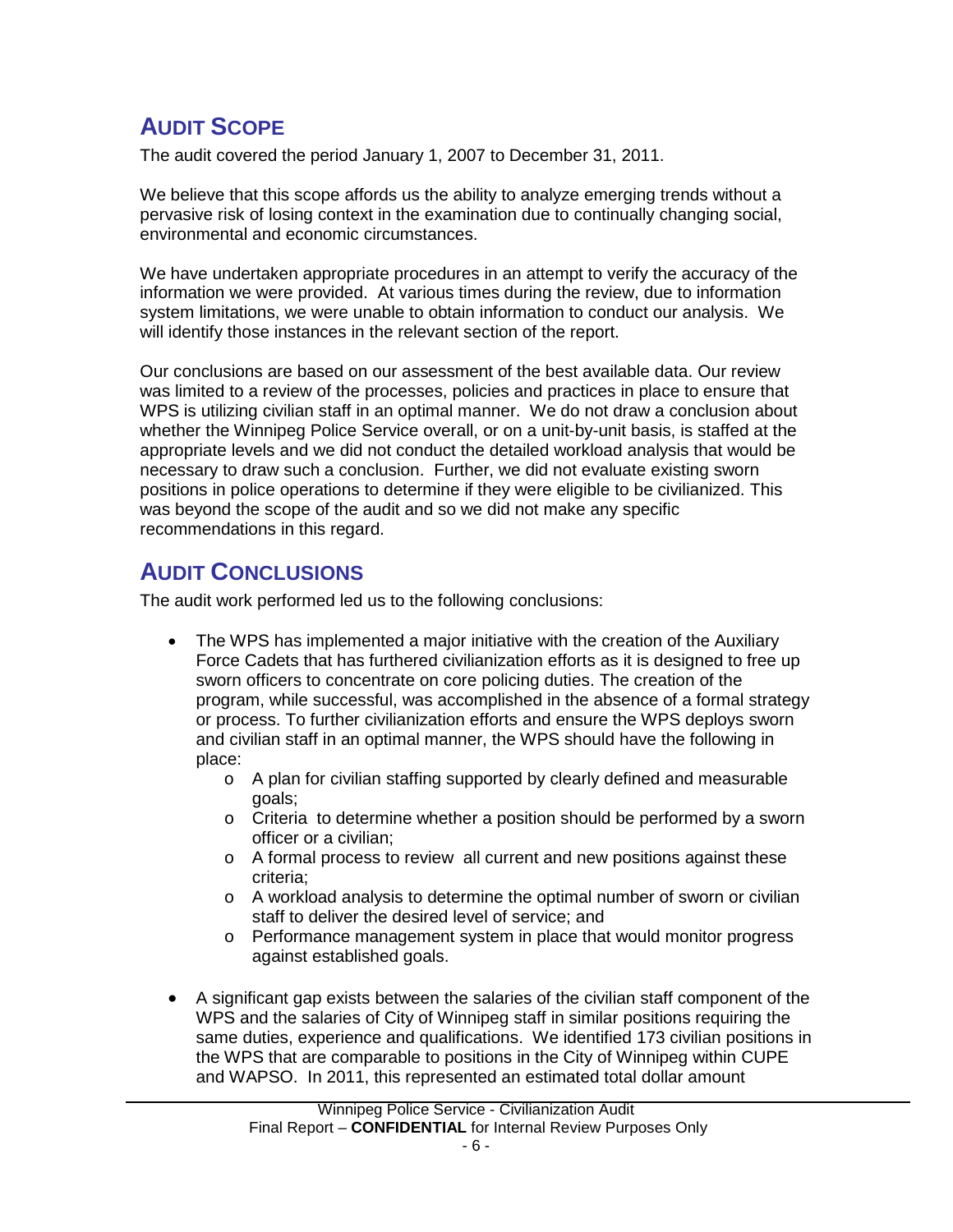difference of \$1.8 million between the cost of those civilian positions in the WPS versus CUPE and WAPSO. The City of Winnipeg has identified the inequity and has attempted to rectify in recent labour negotiations, albeit unsuccessfully. Going forward, the City should narrow the focus of the proposal to include only positions that are directly comparable with other City positions. Adjusting their approach may increase the City's chances of success in future labour negotiations.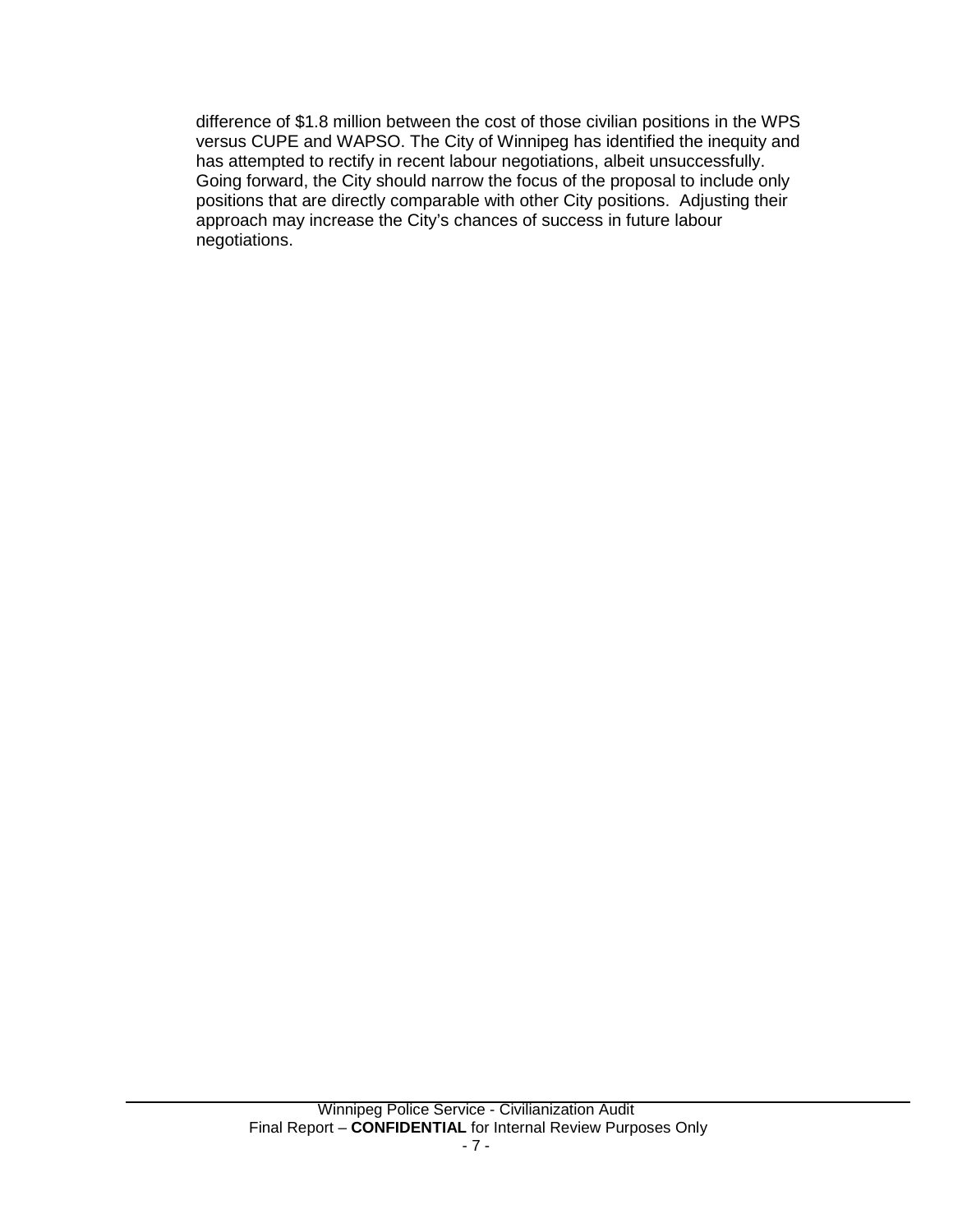## <span id="page-9-0"></span>**ACKNOWLEDGEMENT**

The Audit Department wants to extend its appreciation to the management and staff of the Winnipeg Police Service and Human Resource Labour Relations and Total Compensation Division of the Corporate Support Services Department.



Busi Water

\_\_\_\_\_\_\_\_\_\_\_\_\_\_\_\_\_\_\_\_\_\_\_\_\_\_\_\_\_\_\_\_\_\_\_\_\_\_\_\_\_\_\_\_\_\_\_\_\_\_\_ *\_\_\_\_\_\_\_\_\_\_\_\_\_\_\_\_\_\_\_\_\_\_\_\_\_\_\_\_\_* Brian Whiteside, CA•CIA Date City Auditor

October 2012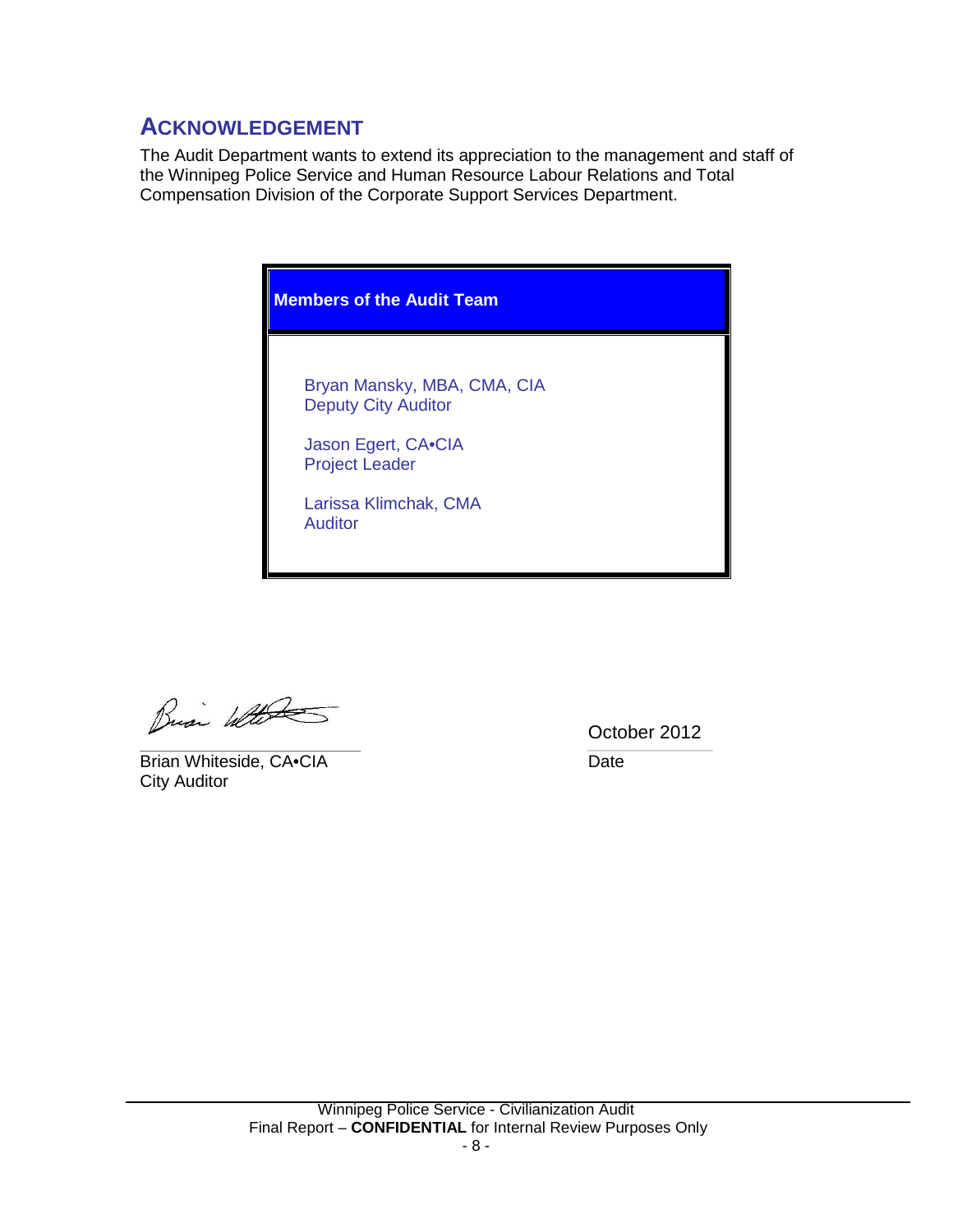# <span id="page-10-0"></span>**BACKGROUND WINNIPEG POLICE SERVICE CIVILIAN STAFFING**

## *Optimal Utilization of Civilian Staff*

Optimal use of civilian staff involves WPS ensuring the right number of the right people are doing the right jobs at the right cost. The WPS cannot optimize the utilization of civilian or sworn resources from a service level and a cost perspective if sworn staff are performing duties that are better performed by trained civilians. Simply put, a qualified civilian can perform a civilian position more effectively and efficiently than a sworn officer. When each position within the WPS has been correctly classified as either sworn or civilian, management can determine the optimal number of staff to deliver the desired level of service. A key principle of human resource management is ensuring staff are compensated fairly. Within the City similar compensation for identical or comparable work should be maintained. Adhering to this principle ensures WPS is running its operations as efficiently as possible while still being able to attract and retain a sufficient number of qualified staff to deliver its services at the desired level. The first and most critical step of ensuring the right person is doing the right job is directly addressed through civilianization.

## *What is Civilianization?*

"Civilianization is defined as the practice of assigning non-sworn (civilian) employees to conduct police work that does not require the authority, special training, or credibility of a sworn police officer."<sup>[2](#page-3-1)</sup> A 1998 Kansas City audit further identified that: 'Law enforcement experience often is not necessary for providing effective police support.' An Indianapolis police department administrator emphasized the importance of matching relevant professional experience with the actual responsibilities of police support saying, "You don't have to be a pilot to be an air traffic controller."

These views are further supported by the model policy on civilianization created by the International Association of Chiefs of Police (IACP) which states that:

"The efficiency and effectiveness of law enforcement agencies is enhanced when sworn and non-sworn personnel are appropriately used to perform those functions that are best suited to their special knowledge, skills and abilities. Therefore, this agency shall employ civilians for selected functions that do not require the authority of a commissioned officer, thereby freeing sworn personnel for enforcement functions and capitalizing upon the talents of all employees."

Civilianization, as stated above is essentially ensuring that the right people are hired for the right position. Civilianization can be done in two ways. The first way involves a comprehensive review of positions and duties within the service against set criteria. This process challenges some commonly held beliefs of what positions and duties can and

<span id="page-10-1"></span><sup>&</sup>lt;sup>2</sup> Civilianization in the Vancouver Police Department, March 13, 2006, pg. 8.

Winnipeg Police Service - Civilianization Audit Final Report – **CONFIDENTIAL** for Internal Review Purposes Only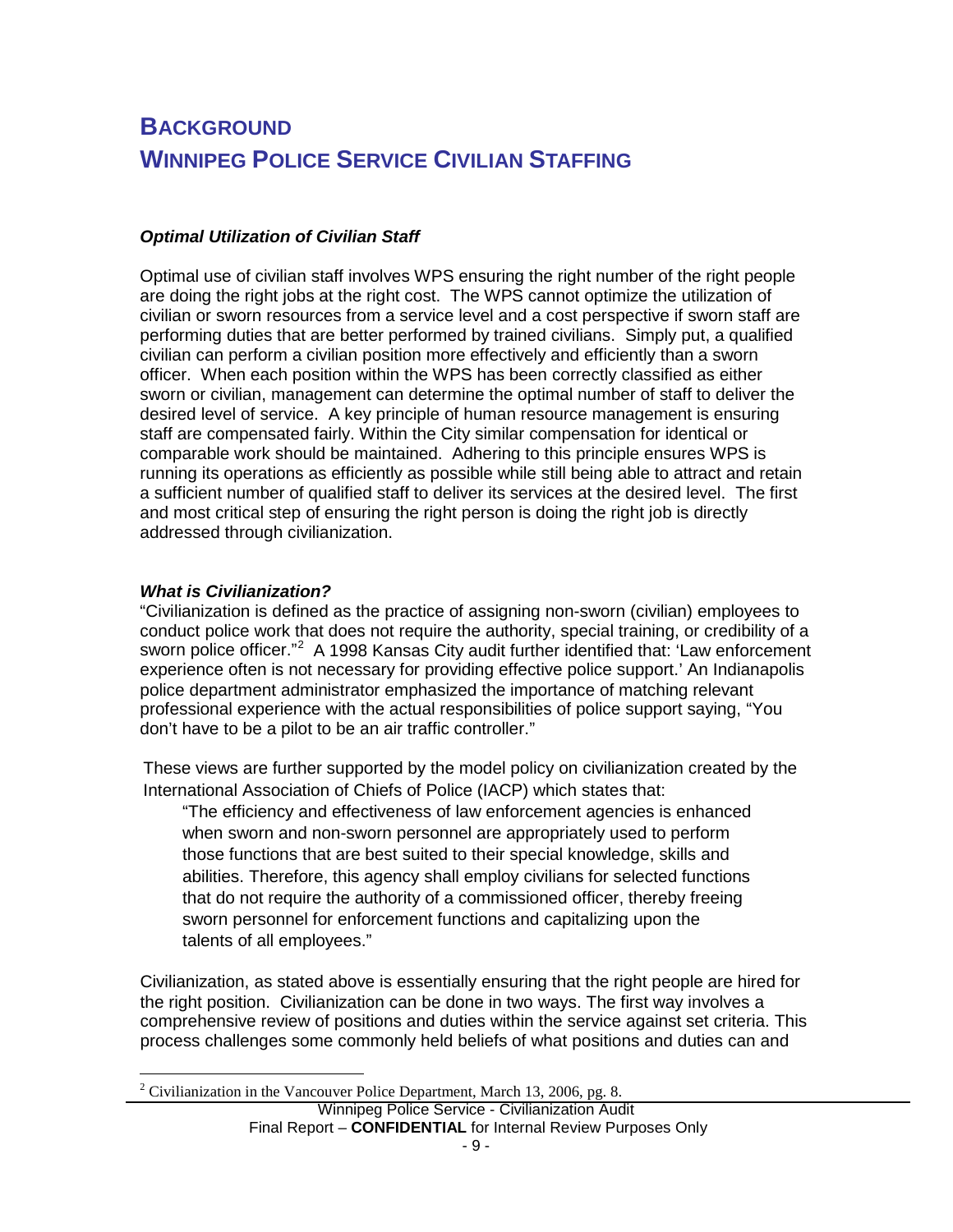should be done by a sworn officer. The result is some positions traditionally performed by sworn officers are reassigned to civilians where it is merited. The second way is to review the ratio of civilian to sworn staff to determine if it is reasonable. A high ratio is an indicator that sworn officers could be performing administrative functions which are clearly more suited to civilian staff. The second way focusses on determining whether there is sufficient civilian staff to support the sworn staff more from an administrative and operational support perspective. The optimal staffing is based on workload analysis, target service levels and available budget. Any civilianization decision should consider both cost and performance results.

Civilianization in the police service has been an increasing trend across North America as police services have become more focused on efficiency and ensuring the right people are performing the duties and functions necessary for the police service to be

successful. Since 1965 the use of civilianization has been increasing in police departments across Canada.

| Comparison of Police Officers to Civilian Personnel in Canada Police Departments: 1965 - 2010 |     |  |  |  |  |  |  |  |  |
|-----------------------------------------------------------------------------------------------|-----|--|--|--|--|--|--|--|--|
| 2010<br>2005<br>1965<br>1985<br>1995<br>1975                                                  |     |  |  |  |  |  |  |  |  |
| Police Officers per civilian employee                                                         | 4.2 |  |  |  |  |  |  |  |  |

Source: Statistics Canada, Canadian Centre for Justice Statistics, Police Administration Survey and Uniform Crime Reporting!

## *Why is Civilianization needed?*

A number of audits and reports have been prepared in other North American jurisdictions examining civilianization in policing. The following are several common factors that have impacted the increasing trend of civilianization:

- the increasing costs of police services delivery and the need to reduce costs;
- an emphasis on increased effectiveness and efficiency in management;
- a need to increase the number of sworn officers available for front-line duties; and
- an increase in the amount of time sworn officers spend on paperwork and other duties which take them "off the streets".

These same audits and reports have identified the following benefits of civilianization:

**Refocusing sworn police officers on sworn duties** Sworn officers receive extensive training in police work. It is a considerable investment on the part of the City and is intended to create the best possible police force to enhance public safety. By increasing civilianization in technical and administrative duties, the police service can focus sworn officers on the work that truly makes use of their training, skills, and experience – on the streets.

**Cost savings** The cost of employing a sworn officer compared to a civilian employee is significantly higher, taking into account salary, benefits and pension. Civilianization is an opportunity for police departments to save significant costs by hiring civilian employees to perform the duties that do not require the powers or training of a sworn officer. In the study on *Civilianization in the Vancouver Police Department* in 2006, it was estimated that by reclassifying 19 sworn positions as civilian positions, the police department would save approximately \$575,000 annually.

**Potential to develop civilian expertise and consistency** Police departments, through their transfer policy, encourage sworn officers to rotate through various units over the course of their careers to build a well-rounded workforce and for the purpose of career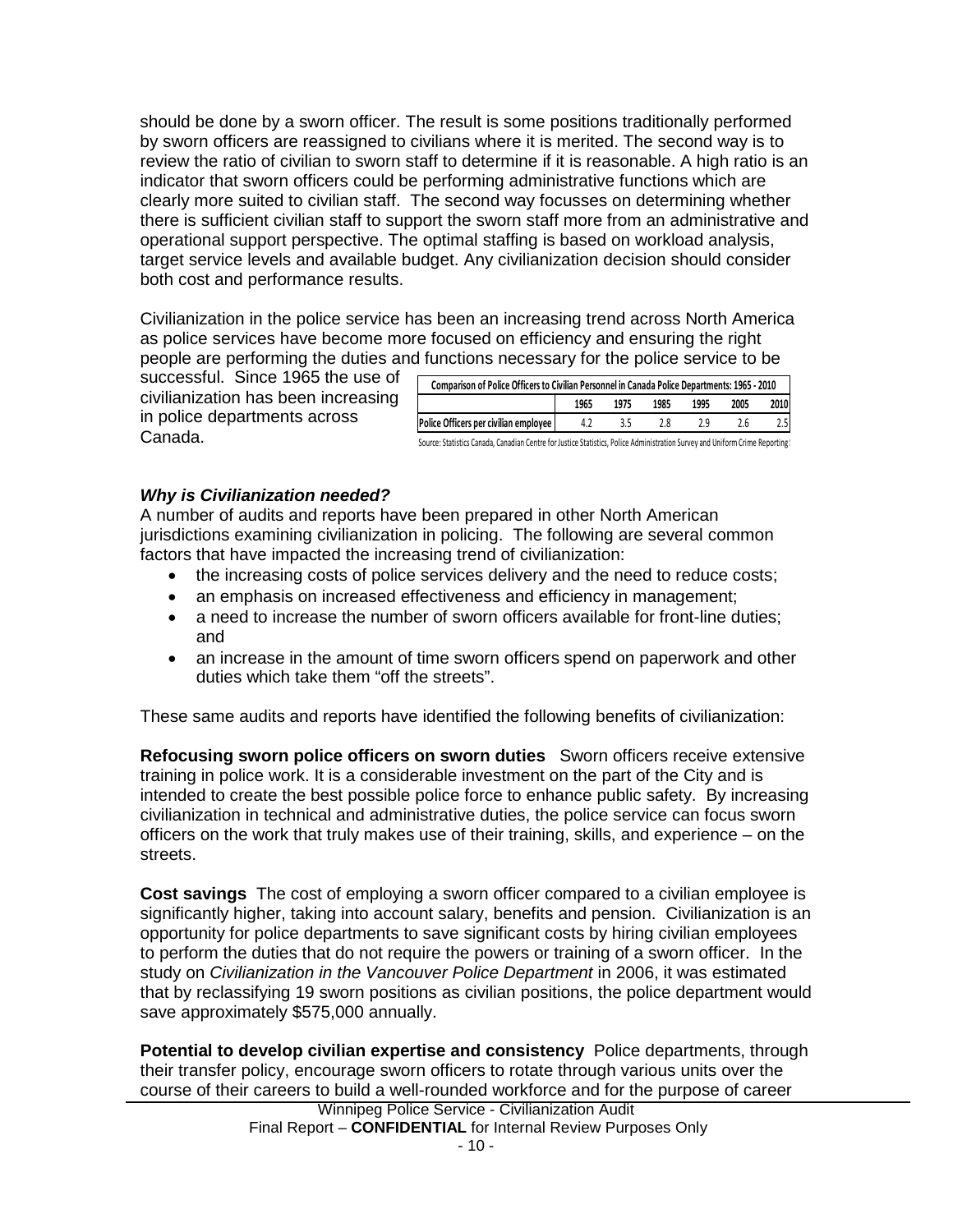development. Most transfers for sworn officers are for three years. These frequent transfers can result in a lack of consistency in administrative functions. Civilian staff tend to become the backbone of these units and are relied upon for their historical knowledge of the unit's administrative processes. Adding civilians through civilianization would foster stability, improve unit institutional memory, and would develop a team of civilian employees with specialized expertise who could increase the consistency of the work performed and build on the knowledge maintained within the divisions and units.

## *What is the current state of civilian staffing in the WPS?*

Overall, WPS senior management has demonstrated an understanding and a desire to create more civilian positions within the WPS with a focus being placed on adding more civilians versus civilianizing existing sworn positions. Through the most recent strategic planning process the need for more civilians or the need to civilianize existing sworn positions was identified in interviews with WPS staff. Over the past five years, WPS senior management has demonstrated its support for civilianization by being an advocate for the addition of fifty Auxiliary Force Cadet (Cadet) positions, and support for the optimal use of civilians by securing an increase of nineteen Communications Centre staff, and attempting to amend a provincial funding agreement that would see funding initially earmarked for seventeen sworn officers changed to fund sixteen civilians plus operating costs. Presentations to the Standing Policy Committee on Protection and Community Services for the last five operating budgets have also identified the need for additional funding for civilian positions. In the 2011 and 2012 budget presentations the civilian to sworn ratio for the WPS was compared to four other western cities and the WPS had the least favorable ratio of sworn to civilian at 3.80:1 while Regina had the most favorable at 2.269:1. In previous budget submissions, the fact that civilian to sworn ratio for the WPS had not been improving since 2005 had been highlighted.

The Observations & Recommendations section of the report will discuss the civilian staffing processes in place and provide recommendations to enable WPS management to identify opportunities for civilianization and assist in the optimal use of civilian staff. Together, this will help ensure that the WPS is deploying the sworn staff component to optimize their impact on public safety while utilizing the civilian component in the most cost effective manner to support service delivery.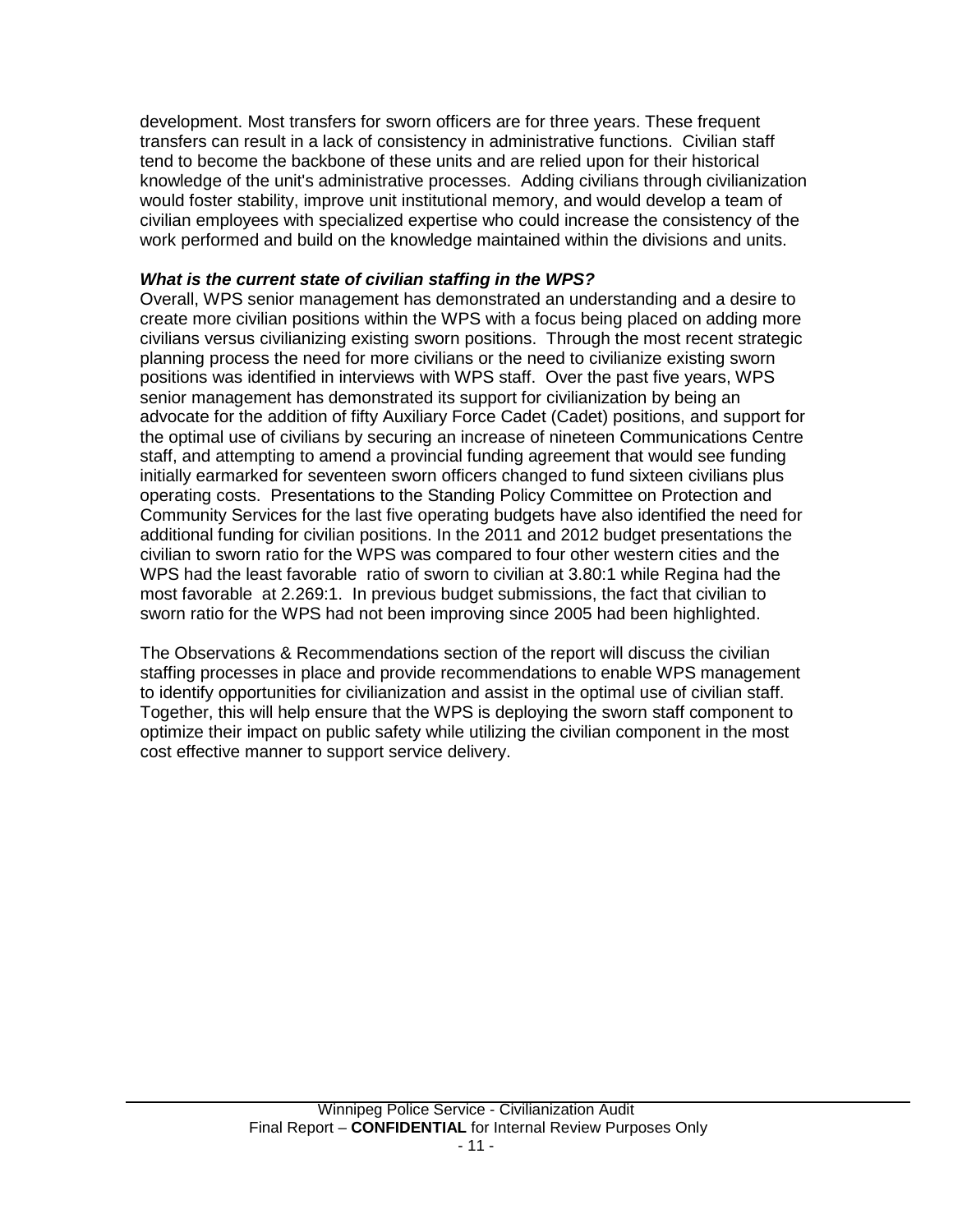# <span id="page-13-0"></span>**KEY RISKS**

The following potential key risks associated with civilianization within the WPS were considered in the conduct of the Audit:

External Environment

• Public demand and/or political support for adding more uniformed officers and no civilian staff to support the extra uniformed officers

## **Compliance**

• Collective Bargaining Agreement with Winnipeg Police Association

## Organizational Culture

- Underutilization of civilian staff because perception is that they are "less qualified"
- Perception that all operational work must be done by uniformed officers

Business Process

- Lack of goals and benchmarks to monitor progress of civilianization efforts
- Inadequate management and reporting on civilian and sworn positions

Human Resources

- Sub-optimal mix of uniformed and civilian staff leading to inefficient service delivery
- Pay and benefits differences between WPS civilian staff and City staff for like positions

Financial Resources

• Inadequate funding to provide sufficient civilian staff to support additional uniformed officers funded by other levels of government

Information Resources

• Insufficient performance information to be able to effectively identify or manage the optimal use of civilian staff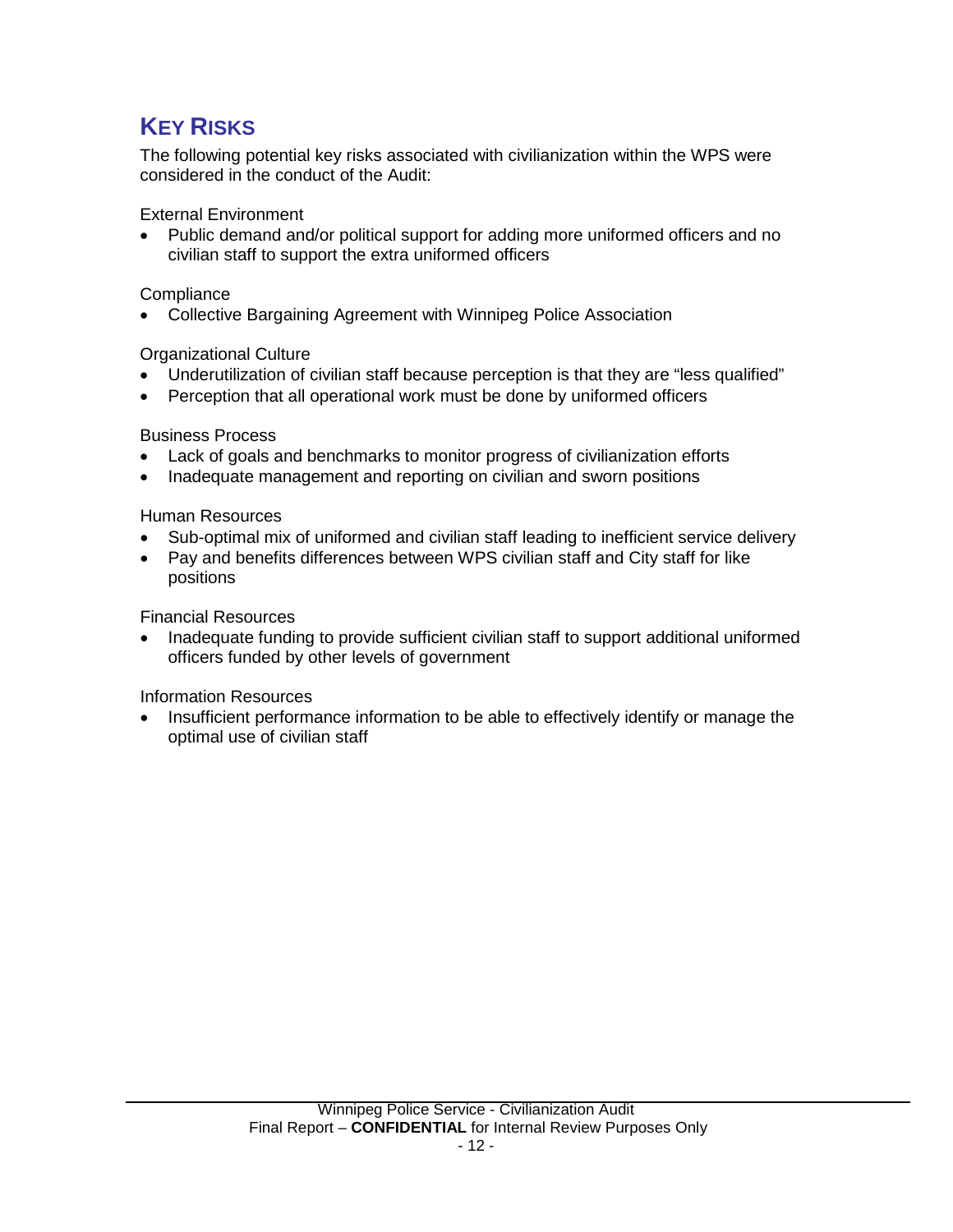# <span id="page-14-0"></span>**PERFORMANCE ANALYSIS**

Few formal performance measures have been established by the Winnipeg Police Service to monitor the performance and optimize the use of civilian staff. The only information regularly reported and reviewed is the expenditures captured in PeopleSoft and staffing numbers collected and reported on a monthly basis. The financial numbers are for total salaries and benefits and do not break down the costs by sworn and civilian staff. We will discuss the need for a more complete set of performance measures in our Observations and Recommendations section of the report.

## <span id="page-14-1"></span>*Financial*

In 2011, WPS salaries and benefits represented 84.4% of the total WPS expenses. Exhibit 1 shows that WPS salaries and benefits have been on an increasing trend over the last five years, increasing 27.7% from the 2007 to 2011, driving the increases in total WPS expenses.



Exhibit 1 - WPS salaries and benefits costs

The WPS salaries and benefits expenditures have been increasing at a considerably higher rate than the City's non-emergency services (Exhibit 2). These increases are attributed to increases in the number of employees, the rate of pay and costs of benefits. In 2010, the gap had narrowed however, based on the recent collective agreements, and everything else remaining constant this gap will likely again widen. This will be discussed in more detail in the WPS Civilian Compensation section of the report.

Source: Peoplesoft GLBT Reports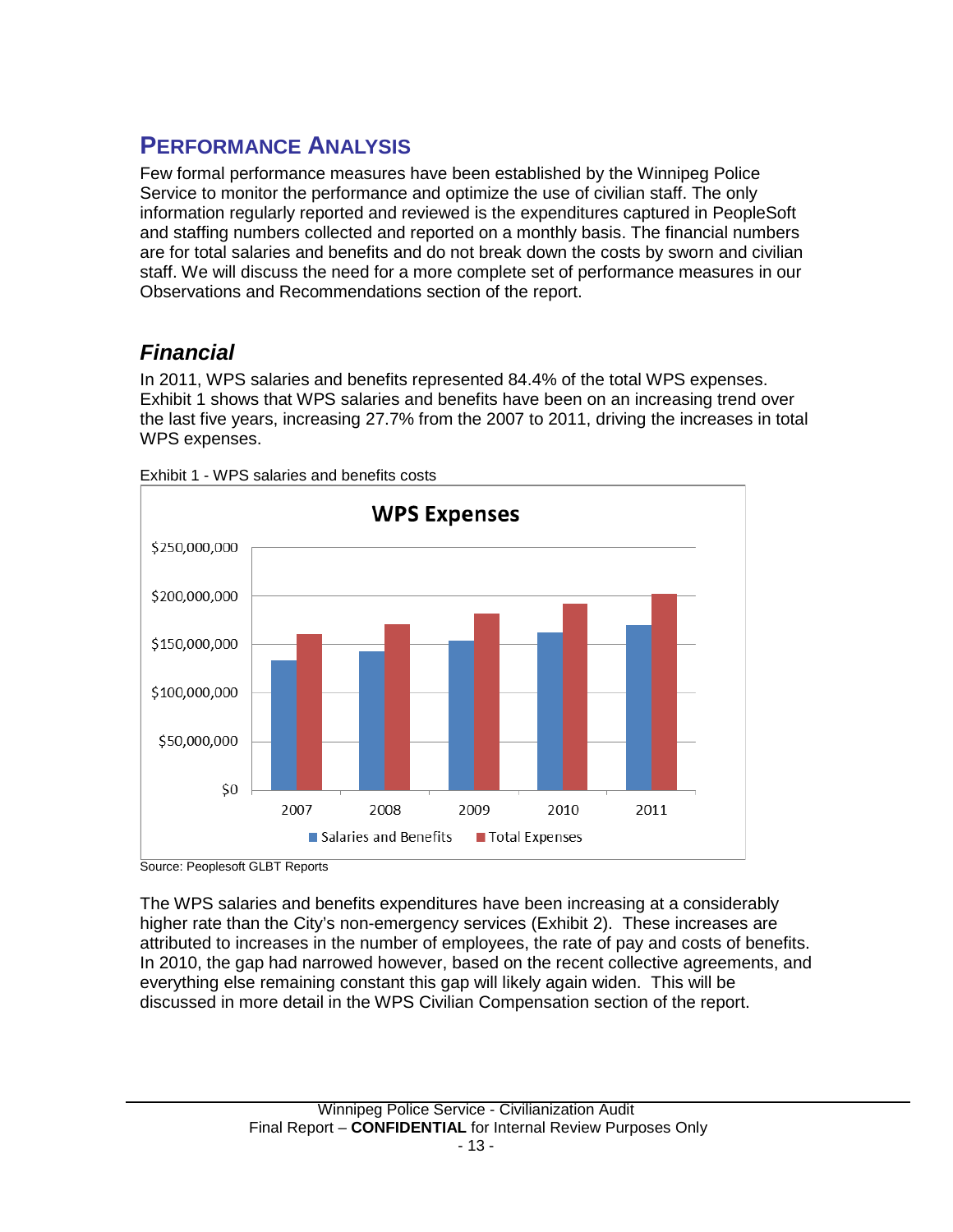

Exhibit 2 – Increase in Salaries and Benefits Expense

Source: Actual Peoplesoft GLBT Reports for the General Fund does not include utilities or other funds. Does not include the 2011 and 2012 WPA negotiated settlement.

The average salary and benefits expense for a sworn staff member of the WPS in 2011 was \$96,644 versus \$63,612 for a civilian staff member of the WPS. This means that for every position that can be civilianized, the WPS can potentially realize a savings of \$33,032 (34%). This is significant, and is why, from a financial perspective, it makes sense to ensure sworn officers are not performing duties that could be performed by civilian staff. This difference is also getting larger each year (See Exhibit 3). The salary and benefits gap grew from \$25,293 in 2008 to \$33,032 in 2011, an increase of 30.6% in four years.



Exhibit 3 – Average Salary and Benefit Expense

Source: Salary and benefit information provided by Corporate Support Services for WPA members

Winnipeg Police Service - Civilianization Audit Final Report – **CONFIDENTIAL** for Internal Review Purposes Only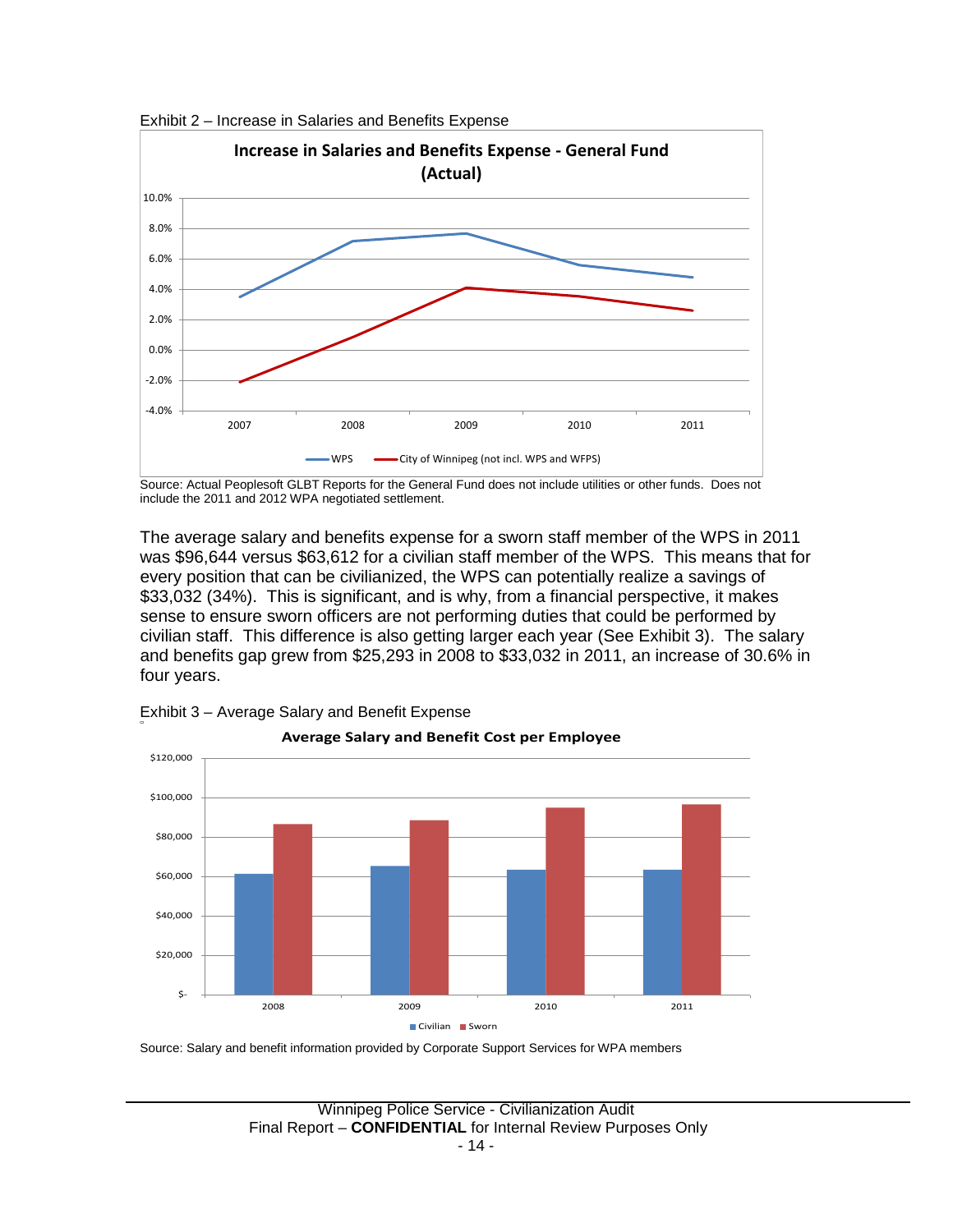## <span id="page-16-0"></span>*Operational*

An indicator used to gauge the balance of sworn officers to civilian members and a measurement of the degree of civilianization of a police service is the sworn to civilian ratio. This ratio measures how many sworn officers are supported by one civilian. The WPS, along with other police organizations, believe, in general, that this ratio should be reduced. To what level, however, depends on the nature of the work and the environment and as a result, none of the police organizations we surveyed established a target ratio. We performed this calculation using three different numbers: Authorized, which is the number of staff the WPS is authorized through the budget to employ; Actual, which is the actual number of WPS staff, and Actual without Cadets, which provides a view of the effect of cadets on the sworn to civilian ratio and provides a better basis for comparison to other jurisdictions as Winnipeg was the only one surveyed that had a cadet program, of its nature in place. As Exhibit 4 illustrates the period from 2009 to 2011 has seen an improvement of this ratio in both the authorized and actual categories. It is important to note that these two measurements include Auxiliary Force Cadets in the civilian numbers. Auxiliary Force Cadets are a unique portion of the WPS civilian staff and are not utilized to the same extent in other jurisdictions and without the cadets the ratio is not as favorable.

Exhibit 4 - WPS Sworn to Civilian Ratio

|                                                          | 2007   | 2008   | 2009   | 2010   | 2011   |  |  |  |  |  |
|----------------------------------------------------------|--------|--------|--------|--------|--------|--|--|--|--|--|
| <b>Authorized Positions</b>                              | 3.62:1 | 3.62:1 | 3.66:1 | 3.39:1 | 3.14:1 |  |  |  |  |  |
| <b>Actual Positions</b>                                  | 3.68:1 | 3.71:1 | 3.92:1 | 3.59:1 | 3.41:1 |  |  |  |  |  |
| Actual without Cadets                                    | 3.68:1 | 3.71:1 | 3.92:1 | 3.89:1 | 3.80:1 |  |  |  |  |  |
| Note: Auxiliary Force Cadets were added in 2010 and 2011 |        |        |        |        |        |  |  |  |  |  |

In Exhibit 5 the sworn to civilian ratio for the WPS is compared to other Canadian jurisdictions. The ratio of 3.80:1 for the WPS is the second least favorable of all the cities in the comparison and is considerably less favorable than the average of 2.90:1. It is difficult to determine the optimal mix of sworn to civilian staff due to the differences amongst the jurisdictions that can affect the type and amount of staff required (i.e. crime rates, organizational structure and applicable legislation). However, based on Exhibit 5 it is clear the WPS has some room to improve on the mix of sworn officers to civilians.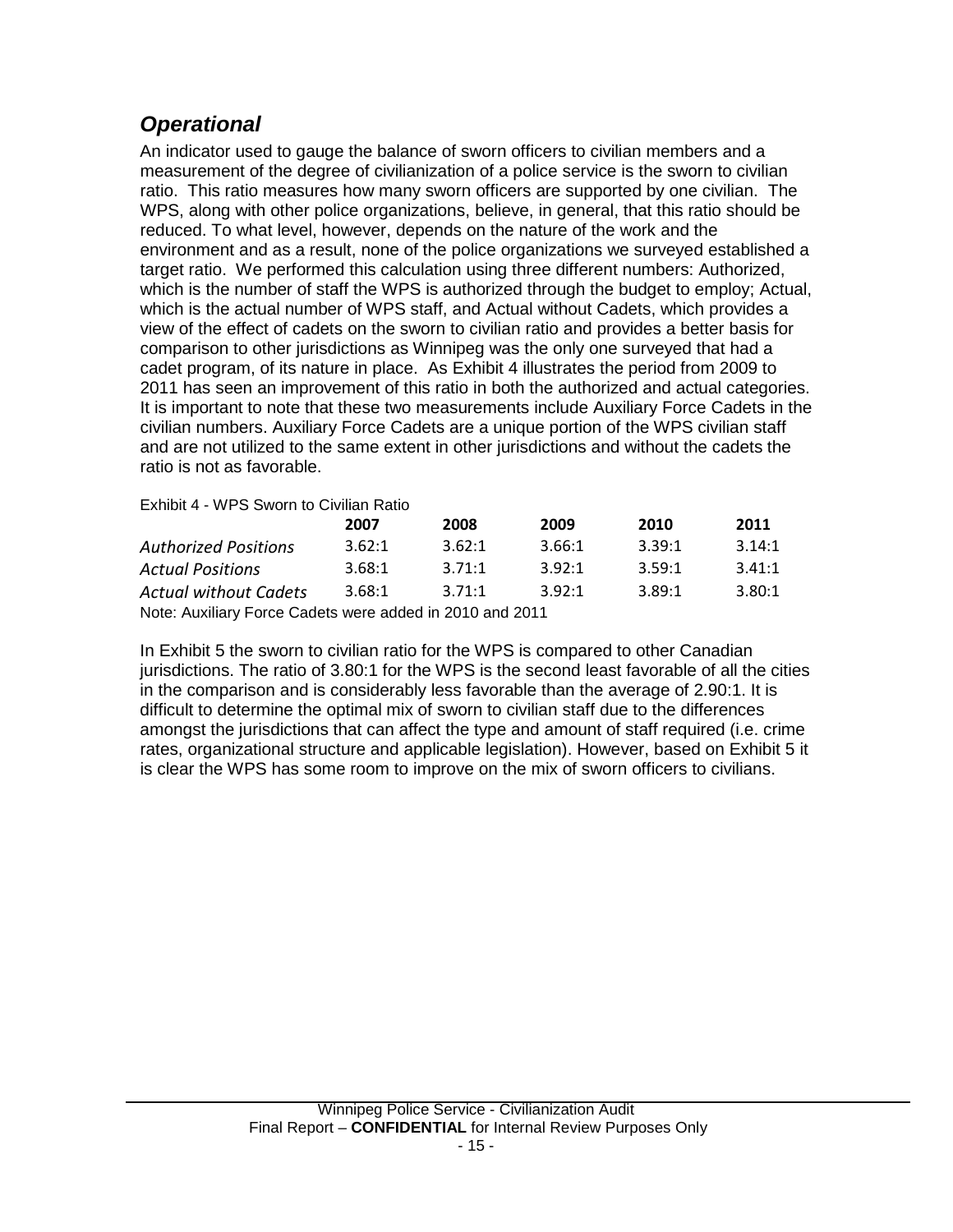



Source: Statistics Canada data compiled by WPS

The addition of the Auxiliary Force Cadets to the WPS workforce is improving the composition in terms of civilianization. Exhibit 6 shows the effect of adding the cadets in 2010 and 2011 had on the composition. Prior to this, the percentage of the WPS workforce that was civilian was slightly decreasing which is contrary to the goal of civilianization.

Exhibit 6 - WPS Actual Staff Complement

|                     | 2007  | 2008  | 2009  | 2010  | 2011  |
|---------------------|-------|-------|-------|-------|-------|
| Sworn               | 1300  | 1344  | 1382  | 1376  | 1443  |
| Civilian            | 353   | 362   | 353   | 383   | 423   |
| Percentage Sworn    | 78.6% | 78.8% | 79.7% | 78.2% | 77.3% |
| Percentage Civilian | 21.4% | 21.2% | 20.3% | 21.8% | 22.7% |

Note: Auxiliary Force Cadets were added in 2010 and 2011, actual complement was 29 in 2010 and 43 in 2011.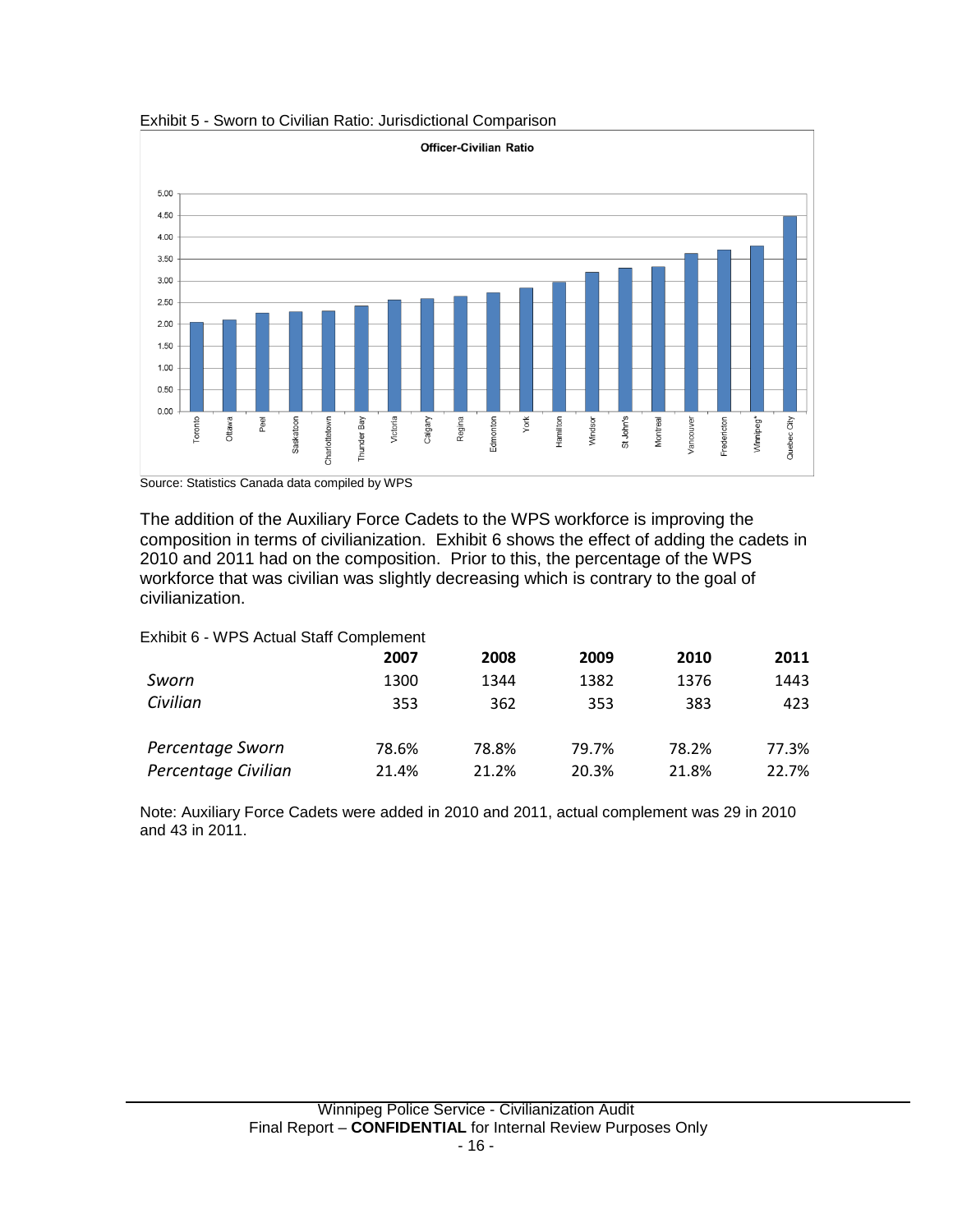## <span id="page-18-0"></span>**OBSERVATIONS AND RECOMMENDATIONS**

The remainder of this report details our observations and recommendations. We believe the issues identified are important and implementing the recommendations will assist the management of the Winnipeg Police Service in achieving better results in the optimal management of civilian staff and resources. A complete summary of our recommendations is attached as **Appendix 2**.

Overall, in order to optimize the use of civilian staff, WPS management needs to provide a supportive environment for civilianization. WPS management has to create an environment that welcomes civilianization as a method to both improve the level of service and to manage the costs of providing that service. The Winnipeg Police Association (WPA) also needs to support the underlying principle of civilianization i.e. police work that does not require the authority, special training, or credibility of a sworn police officer should be assigned to non-sworn (civilian) employees. Governments should be receptive to civilian staffing requests that are supported by a strong business case. Analyzing and potentially re-structuring aspects of the WPS service delivery is a difficult undertaking and requires WPS management, the WPA and elected officials to all work together to improve public safety with the available financial resources. The creation of the Auxiliary Force Cadets is a great example of how the cooperation from all these groups can serve to further civilianization and the optimal use of civilian staff at the WPS.

## <span id="page-18-1"></span>*Current WPS Civilianization Processes*

## *Auxiliary Force Cadets: a major civilianization initiative*

In the 2008 – 2010 Collective Agreement, Appendix D, the general principles governing the creation of the Auxiliary Force Cadets (Cadets) were first introduced. According to the general principles, the Cadets were intended to supplement the duties performed by sworn officers and staff members and not replace or reduce the complement of sworn officers or staff members in any way. The Cadets have special constable status and are considered a unique element of the staff sector of the WPS. The creation of the Cadets was also intended in part to identify members of the community suitable for consideration as future sworn officers. The Cadets has furthered civilianization efforts of the WPS in as far as it is designed to free up sworn officers to concentrate on core policing duties and has provided a lower cost alternative to providing these non-core policing services. The most experienced Cadet (over 3 years) is paid \$29,120 annually while a constable, with less than one year experience, is paid \$43,057 annually. This is a difference of \$13,937 annually per person excluding benefits. Based on the current 50 authorized Cadet positions, the annual savings is estimated at \$696,850. The provincial and municipal government worked together to fund this initiative. WPS has indicated that the Cadets' salary levels may have to be increased to remain competitive with the private sector. This would reduce the annual savings but the other benefits would remain unchanged.

While the Cadets have relieved some of the on the street and direct public interaction duties of the sworn officers they were not intended to address the opportunity to replace sworn officers performing administrative tasks better performed by civilians.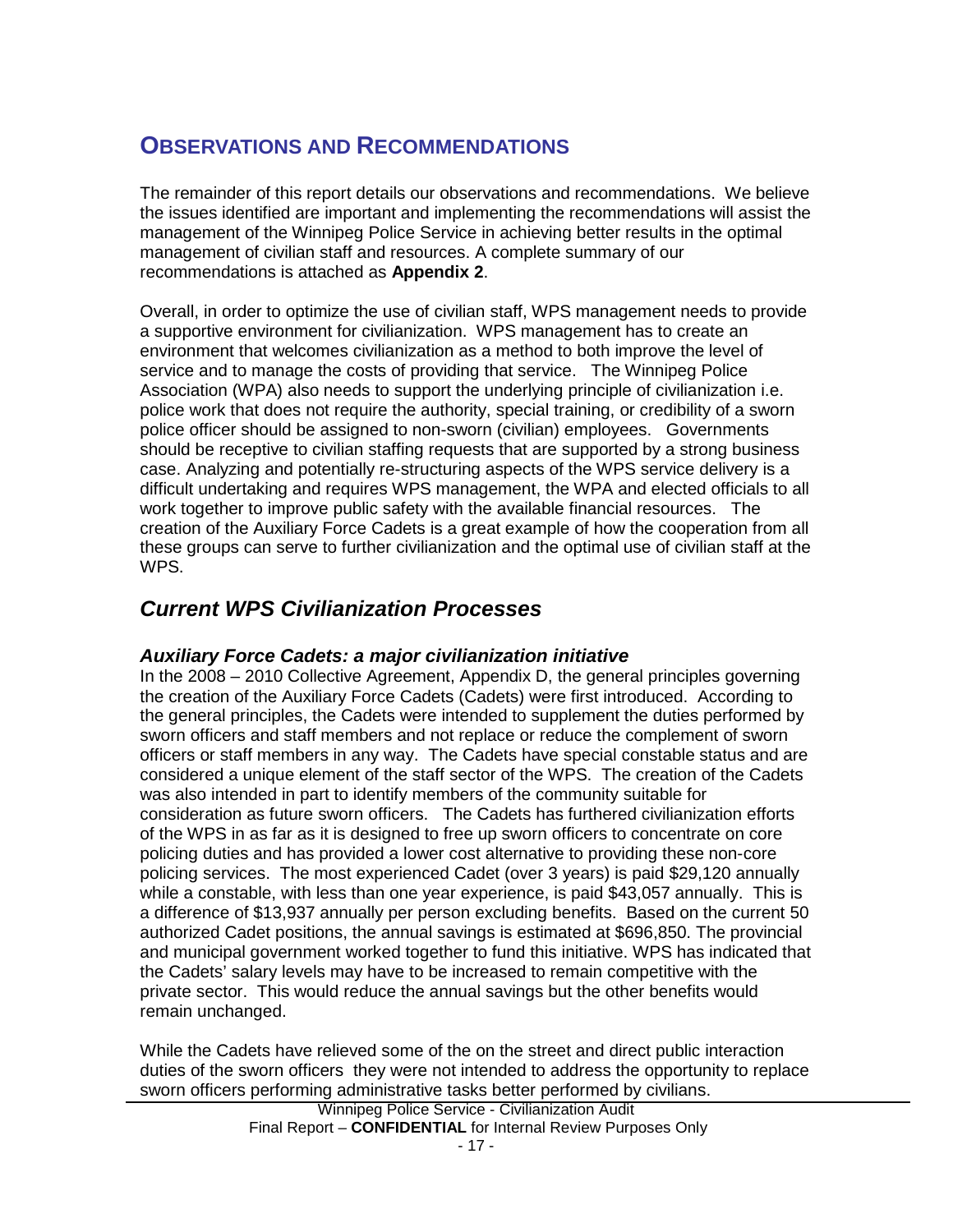The creation of the Cadet program, while successful, was accomplished in the absence of a formal strategy or process. The WPS has acknowledged the need for the development and implementation of a civilian staffing strategy and supporting processes to implement the strategy. In order to continue civilianization efforts and to ensure they result in improved levels of service in a cost effective manner, a more formalized approach is necessary. The following sections will highlight the critical components necessary to support a successful civilianization initiative.

## *WPS 2012-2014 Strategic Plan addresses the need for a civilian staffing strategy but has not been implemented*

The Winnipeg Police Service's 2012 – 2014 Strategic Plan included the need to develop a civilian staffing strategy. Goal 2.2 states the need to "Develop and implement a civilian staffing strategy". The WPS intends on developing a strategy by the end of 2012 and has identified the team responsible for the development and implementation of the strategy. The strategy will be further supported with the identification of positions eligible for civilianization, securing the funding to hire additional civilian staff and finally to increase the civilian complement accordingly.

We are encouraged by the recent focus on creating a more formal approach to addressing the civilian staffing challenges the WPS is currently facing. The focus of these civilian staffing initiatives must include not only adding more civilians where service delivery dictates, but also evaluating the opportunity to shift sworn staff from performing tasks better suited to a civilian, freeing those officers to perform core police duties.

## *Recommendation 1:*

The Chief of Police ensure that a comprehensive civilian staffing strategy is developed and the plans for implementation are established.

## *Management Response*

The Winnipeg Police Service is in agreement with this recommendation. The Winnipeg Police Service has already incorporated this into the 2012 Strategic Planning Document with established timelines already assigned that range from 2012 to 2014.

## *A policy and a process to evaluate current sworn positions/duties for eligibility for civilianization needs to be developed*

Ensuring the right person is doing the right job is important from two aspects: the job can be more effectively performed by a person specifically trained in the functions of that position, and in most cases, a civilian position can be performed at a lower cost by a civilian. A review mechanism needs to be incorporated in the process so periodically, when the circumstances or environment changes, position classification decisions are revisited to ensure the criteria that have been applied are still applicable.

The WPS currently has no formal internal processes or practices in place to evaluate positions in the WPS for eligibility for civilianization. Divisional commanders, managers and WPS human resource staff review positions for civilianization on an ad-hoc basis. The only formal guidance on civilianization comes from the current collective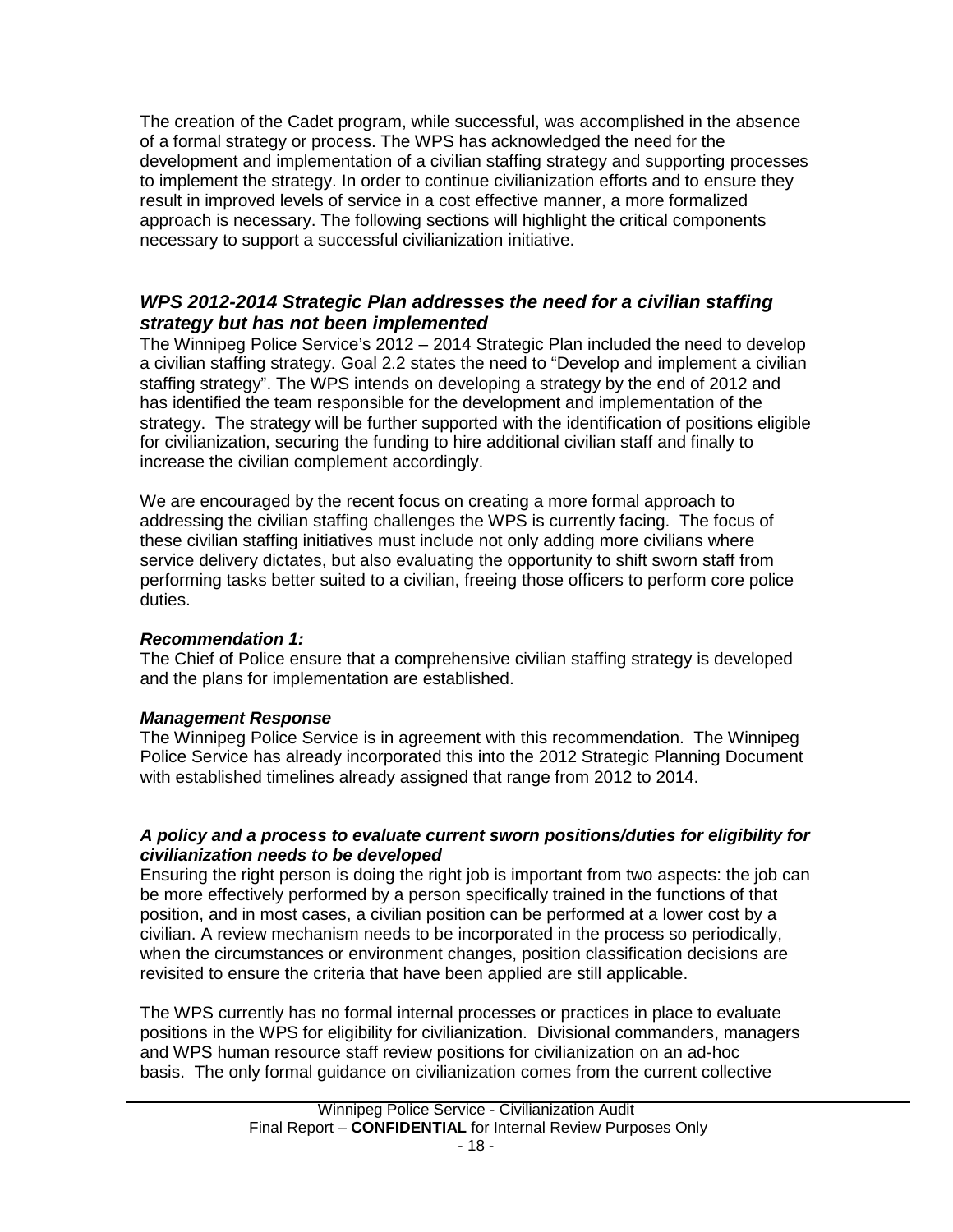bargaining agreement with the WPA where the process and parameters for civilianizing a position or making changes to the duties of a Cadet are clearly laid out and generally result in the WPA having to agree with any proposed civilianization of positions before they can be created.

The development and implementation of a process should be championed by the WPS Executive. A committee comprised of a human resource representative and applicable division commanders and in consultation with the WPA should be responsible for developing and implementing the formal policies and processes required to successfully implement the civilianization strategy. The process would include the creation of a policy where all WPS positions are evaluated against formal criteria to determine if the position should be classified as a civilian or sworn position. We would also expect that there would be an established review process at regular intervals to ensure the position is still correctly classified. This process could first be applied to newly created positions and then expanded to include all existing positions. Finally, it could be expanded to evaluate specific duties of WPS staff to assist in determining if position requirements could be altered to better utilize both the sworn and civilian staff.

Our review of three other jurisdictions has highlighted that only Vancouver has performed this level of analysis on a department wide basis. The other jurisdictions have started by looking at it on an ad hoc basis. In their analysis, the Vancouver Police Department identified nineteen sworn positions that should be reclassified as civilian positions with the resulting savings of approximately \$570,000 annually. In addition, staff would now be performing work that they were specifically trained for.

The WPS has not conducted a detailed analysis of the sworn positions. However, the result of a high level review revealed twenty-seven jobs that are currently being performed by sworn officers that could be civilianized. Based on these positions alone and using the average difference in salary and benefits expense (see Exhibit 3), it is costing the WPS an estimated additional \$890,000 annually to have sworn officers perform these jobs.

In the absence of an objective and transparent process the recent decision to change the classification of the head of Human Resources from a civilian position to a sworn position is open to challenge from a civilianization perspective. Ensuring that leadership positions that can be performed by a professionally qualified civilian are classified as civilian and filled by civilians would be a focus of this process. While we acknowledge that in all four jurisdictions we surveyed, the head of Human Resources is a sworn officer, this may not be optimal. Human Resources is a critical function where salaries and benefits represent 84.4% of the WPS operating budget. In other major City departments this function is led by a person with extensive human resource experience and professional certification. There are currently no civilians or sworn officers within the Human Resource Division of the WPS that have formal education or professional certification in human resource management. Senior management did indicate that this change in structure is not necessarily permanent and plan on revisiting it on a regular basis to ensure the operational reasons for changing it to a sworn position are still valid, if not they would reclassify this to a civilian position.

Completing this analysis can be a significant undertaking, but can be accomplished on a division by division basis or through some other structured approach. The benefits, in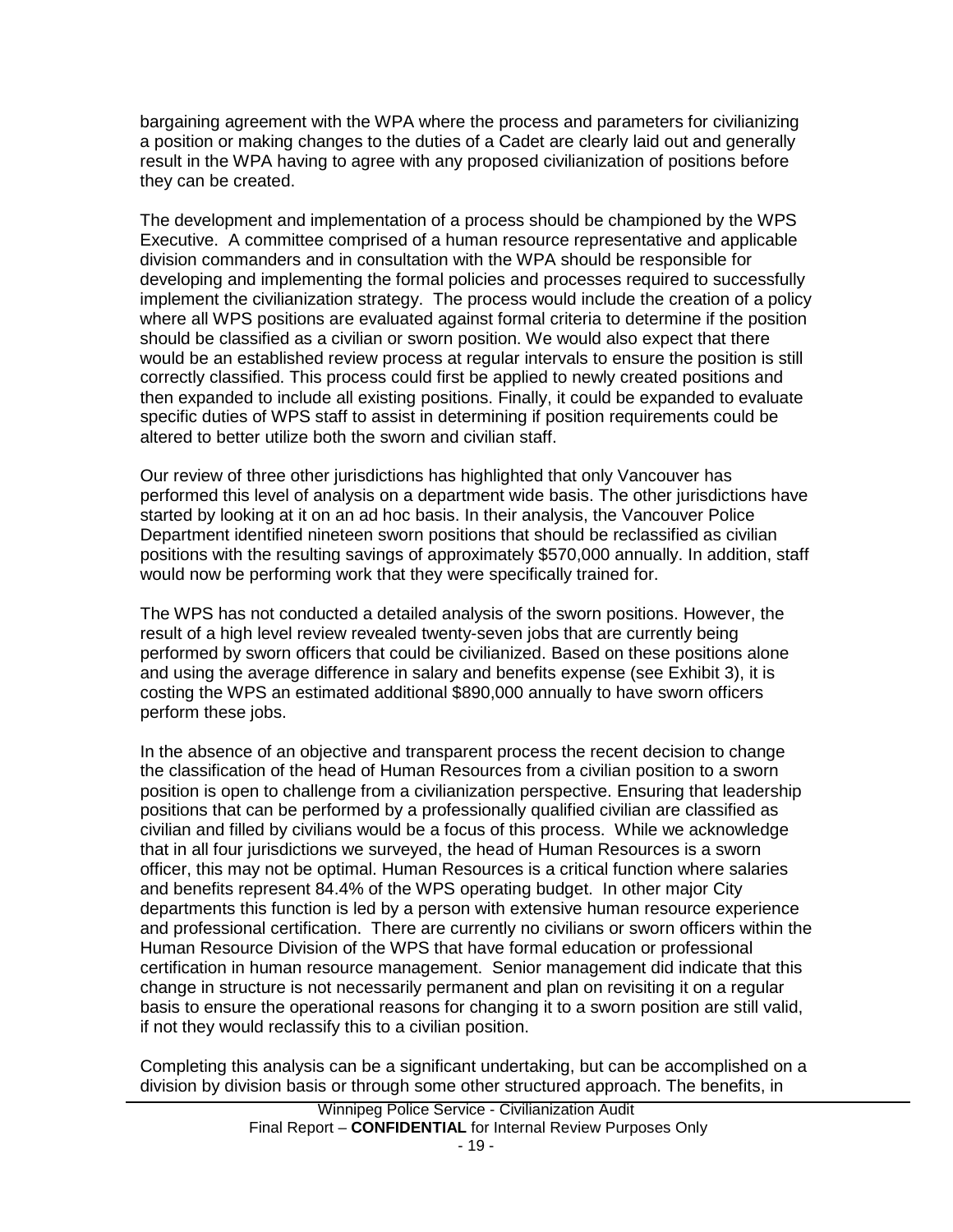terms of better service and lower costs, merit the WPS developing a process to evaluate positions for their eligibility for civilianization. With a process in place, civilianization efforts will be applied consistently and more transparently making it easier to garner support.

## *Formal criteria need to be developed for evaluating WPS positions*

The WPS does not have established criteria to determine whether a position (new or existing) should be staffed by a civilian or sworn individual. The collective agreement provides some guidance on which positions and duties are eligible for civilianization but does not establish set criteria to help evaluate a position as to its eligibility for civilianization.

Currently, the WPS primarily uses operational knowledge of position requirements and determines if the position requires powers, authority or credibility of a sworn officer (e.g. if position required powers of arrest, if position is in charge of police officers or if responsible for recruiting they would typically make it a sworn position) to determine if the position should be classified as a sworn or civilian position. This informal practice is consistent with two of the three jurisdictions we surveyed. However, it would be preferable to have these criteria formally established to ensure that they are consistently applied. The Vancouver Police Service established a policy which includes criteria to evaluate a position. They were able to reduce the decision on whether a position should be classified as a civilian position based on the answers to three key questions:

- 1. Does the position require law enforcement powers? (I.e. powers of arrest, use of force, statutory requirement, carrying a firearm)
- 2. Are the skills, training, experience, or credibility of a sworn police officer required to fulfill the duties of the position?
- 3. Can the requirements of the position be fulfilled by a specially-trained civilian?

The Vancouver Police Department also ensures that this evaluation is revisited at regular intervals to ensure the conclusion is still valid. Formalizing these criteria and ensuring they are universally applied ensures decisions are consistent and transparent. This will serve to further enhance the credibility and transparency of the decisions with respect to civilianizing a position in the eyes of the Winnipeg Police Association, Council, WPS staff, and ultimately the public.

## *Recommendation 2:*

The WPS work to establish a policy and process for the review of positions considered for civilianization. The policy should include the following:

- Criteria to determine whether a position should be performed by a sworn officer or a civilian; and
- A description of the process to review all current and new positions against these criteria.

## **Management Response**

The Winnipeg Police Service is in agreement with this recommendation. The Service will direct the Organizational Development and Support Unit to benchmark with other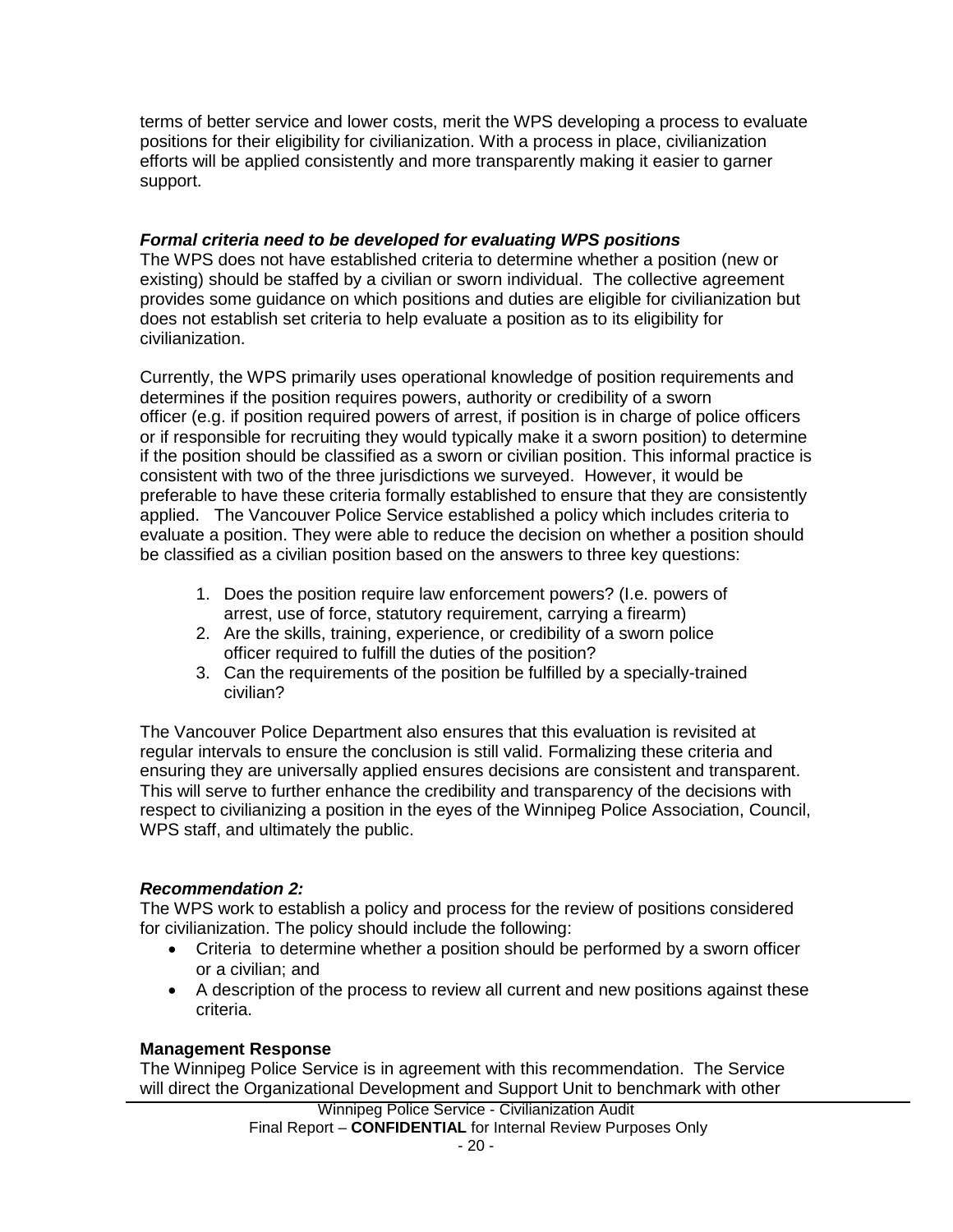Police agencies, specifically the Vancouver Police Department, to establish policies and processes for the Winnipeg Police Service. The anticipated timeline for this initiative will be Q4 of 2013.

### *Undertake a workload analysis to determine the optimal number civilian staff to deliver the desired level of service*

WPS management has defined the optimal mix of sworn and civilian members as the highest level of service to be delivered within a set budget. This definition takes into account both ensuring that:

- the right number of the right people are hired for the right jobs in order to deliver the desired service level, and
- the WPS is meeting this requirement through the lowest cost alternative.

From our review of reports on civilian staffing from other jurisdictions and through discussions with WPS senior management, there is no set optimal mix of sworn to civilian staff that can be applied to all jurisdictions. Each jurisdiction has a unique environment that requires a different mix of staff to successfully address the issues it faces. This is why it is important that once the staff positions have been correctly classified, WPS has a process in place to evaluate the number of staff required to perform those duties. Only when positions are correctly classified can WPS assess how many properly trained staff it will take to deliver the desired level of service. Given that the optimal number of sworn or civilian staff is subject to change due to external factors such as world events, the economy, demographics, changes in crime patterns and court decisions that can affect workload, it is important to update this analysis on a regular basis.

Determining the optimal number of sworn or civilian staff for each position is a standard human resource management process. At this time, it is critical because historically it has been easier to obtain approval to increase the sworn staff complement than the civilian staff complement. In the past, if the WPS was not able to obtain funding for additional civilian staff necessary to deliver the desired service level, the WPS has used sworn officers to deal with the civilian staff shortage as has been done for the crime analysis work within the operational units.

The first step in performing the workload analysis is for the WPS to review the alignment of the work with the service lines described in the strategic plan and to confirm that it is aligned with the direction provided by Council. Next, the current level of service needs to be determined as well as resources required to deliver the level of service. This information can only be gained through a detailed workload analysis. This analysis would include an identification of the workload by time of day, day of the month and time of the year to allow the WPS to better structure its shifts and limit overtime and burnout of employees. The analysis should also take into account any external factors (e.g. crime rates and patterns and court decisions) that can reasonably be expected to affect the workload of sworn or civilian staff. We found that the WPS does not have a process in place to analyze the workloads of the sworn or civilian staff to determine the optimal number for each.

We observed that workload is primarily monitored using informal means such as observation. Supervisors, using their experience in the area observe the workload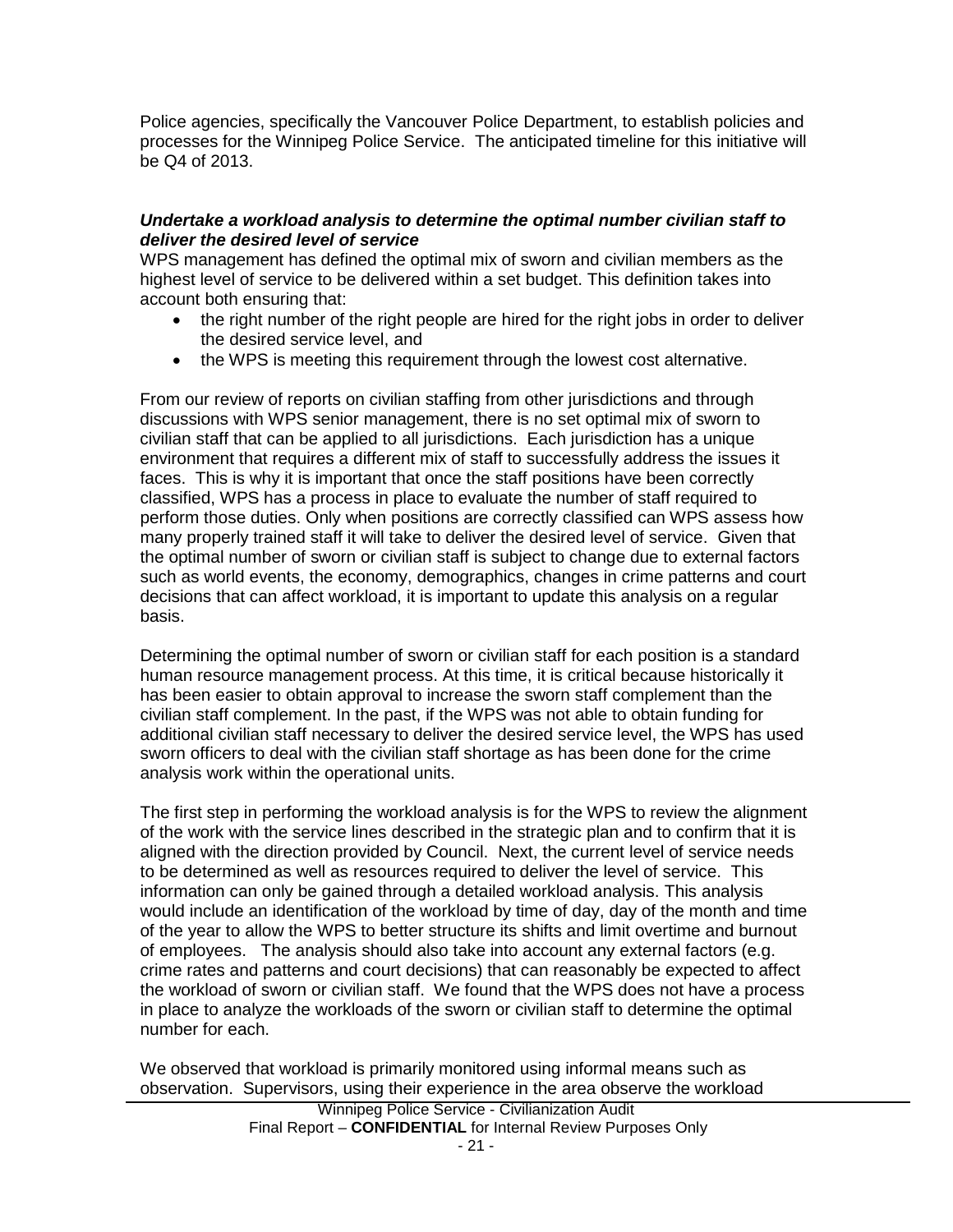evidenced by the back log of files or the number of requests in the system. This approach does not provide meaningful information on optimal staffing levels to adequately deliver service. This is better accomplished through detailed workload analyses. We noted the WPS has prepared a few ad hoc reports (Communications Centre in 2010, Evidence Control Unit and Court Unit in late 2011) that have analyzed the workloads on a more formal basis. We believe that this analysis was crucial to obtaining Council support for the addition of nineteen communications centre staff and underscores the value and importance of this type of analysis.

Without a process in place, situations may arise where staffing levels may be inadequate or excessive resulting in the civilian or sworn resources being deployed in a sub-optimal manner. An example of this, which was identified by WPS personnel, is the approximately eight sworn officers in General Patrol Divisions or the Plainclothes/Investigative Divisions that are performing Crime Analyst work on a full-time basis in order to complete the necessary crime analysis to assist in solving crimes in a timely manner. There are currently only three civilian Crime Analyst positions, which is not sufficient to keep up to the workload. Winnipeg has a considerably lower number of civilian Crime Analysts compared to other western Canadian municipalities which range from 16 to 36. This work can be performed more efficiently and effectively by civilian staff but the WPS is unable to hire any more civilian staff and instead this additional work is performed by more costly sworn officers.

The collection, analysis and reporting of detailed workload data is critical to support business cases to adjust staffing levels or mixes. Stakeholders, such as the WPA and Council, require objective data to support the WPS in making changes to optimize its use of human resources.

#### **Recommendation 3**

The WPS undertake a workload analysis to determine the optimal number of civilian staff to deliver the desired level of service.

## **Management Response**

The Winnipeg Police Service is in agreement with this recommendation. The Service will direct the Organizational Development and Support Unit to do a workload analysis of the Service and benchmark with other agencies to determine the WPS optimal staffing levels. The anticipated timeline for this initiative will be Q4 of 2013.

## *Monitoring of the optimal use of civilian resources needs to be further developed*

Currently, the WPS reports the sworn to civilian ratio as part of the operating budget process. The ratio is a performance measure of the degree of civilianization. WPS has not established a target for the ratio. This practice is consistent with the other jurisdictions we surveyed. Few other performance measures have been established and regularly monitored and reported on by the WPS to evaluate the optimal use of civilian resources. The communications centre has service standards and management regularly monitors its performance. Other civilian areas of the WPS have some service standards imposed on them by legislation, however the monitoring of performance is adhoc and informal in nature which makes it difficult to establish trends and objectively demonstrate a need for additional resources, if required. The WPS needs to develop measures and monitor performance similar to the call waiting times already being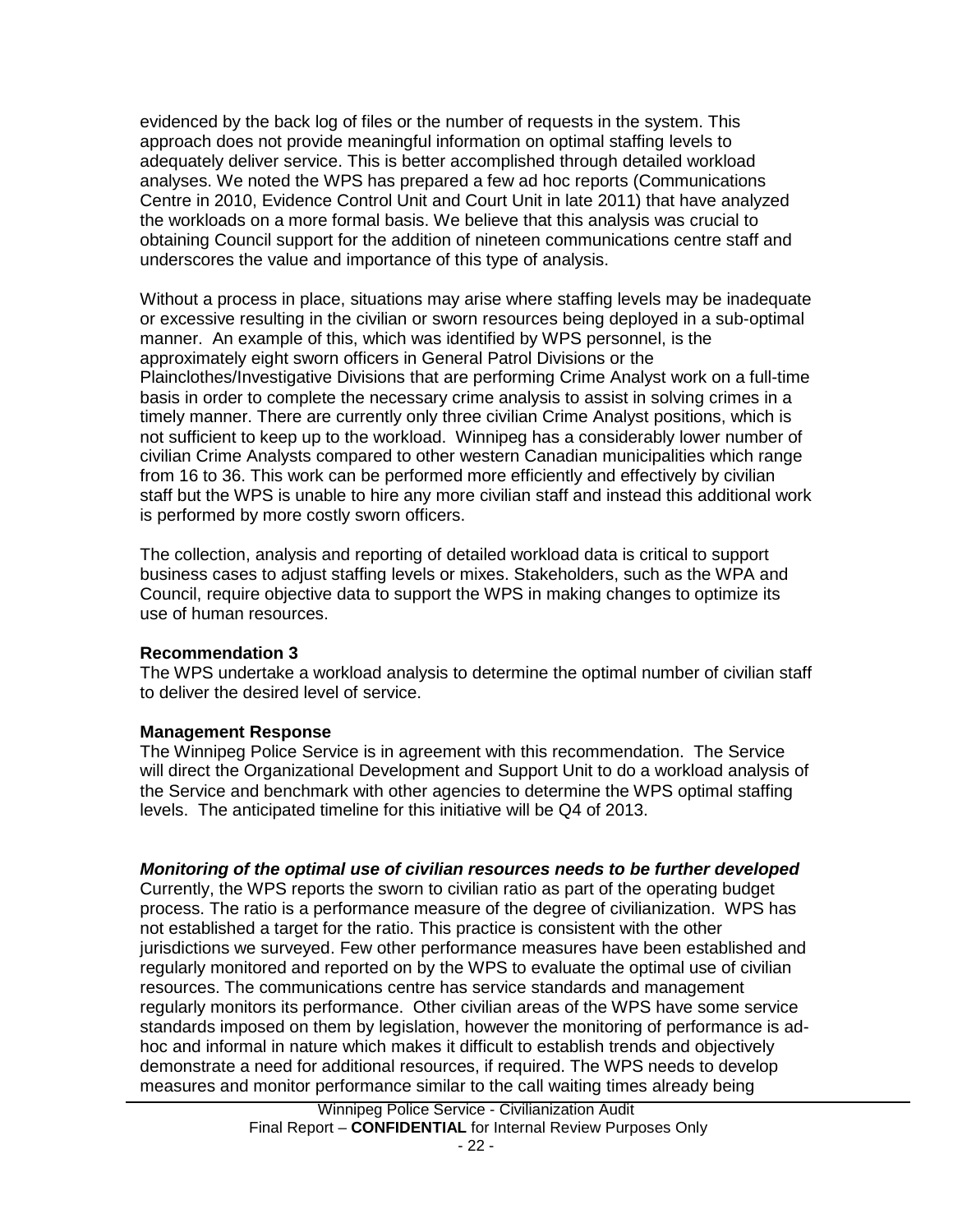monitored in the communications centre for civilian operations The WPS also needs to establish targets and regularly monitor the success of its civilianization initiatives.

In order to properly assess the efficiency of civilian staffing initiatives the WPS must determine and track the costs associated with performing the work by a sworn officer versus a civilian. Currently, the WPS does not track and report on the costs of the civilian staff and sworn staff separately. We calculated the average annual difference in salary and benefits per employee (see Exhibit 3 page 13) to be \$33,032. This information needs to be reported on and tracked regularly and should be able to be analyzed down to the position level.

Another key piece of information in optimizing its staff is the number of positions eligible for civilianization. To date, the WPS has not performed a formal analysis of the sworn positions. This is consistent with other jurisdictions except Vancouver, which conducted a review of a portion of the positions within the Police Department. Without the cost information and the identification of eligible positions the WPS cannot quantify potential savings or assess progress towards more effectively utilizing civilian staff. Collecting and reporting on information such as this can be used to create realistic performance targets such as the number of positions civilianized in a given time period, the dollars saved, or a target sworn to civilian ratio that makes sense to the environment the WPS operates in.

The WPS needs to develop a performance management system which establishes service standards and performance targets. Management should regularly monitor performance and report on the results. A fully operational performance management system will help ensure the WPS optimizes its use of civilian resources and delivers its services effectively and efficiently.

## **Recommendation 4**

The WPS establish a performance management system that would monitor performance against service standards and targets and evaluate progress against established goals.

#### *Management Response*

The Winnipeg Police Service is in agreement with this recommendation. The Service will direct the Organizational Development and Support Unit to research the industry standards in order to establish targets for the WPS. The anticipated timeline for this initiative will be Q4 of 2013.

## *Business cases to support allocation of additional resources for civilian staff need to continue to be developed*

Through the City's operating budget process, Council has approved the addition of 103 sworn staff and 87 civilian staff over the five year period under review. This is despite the fact that WPS senior management has acknowledged that the WPS currently has a greater need for civilian staff than sworn staff. Also, the civilian staff increases include fifty Auxiliary Force Cadets, which are a special class of the staff component more closely linked to the duties of a sworn officer and not providing administrative support. If Cadets are excluded from these numbers, a total of thirty-seven civilian administrative and operational support positions have been added in the last five years.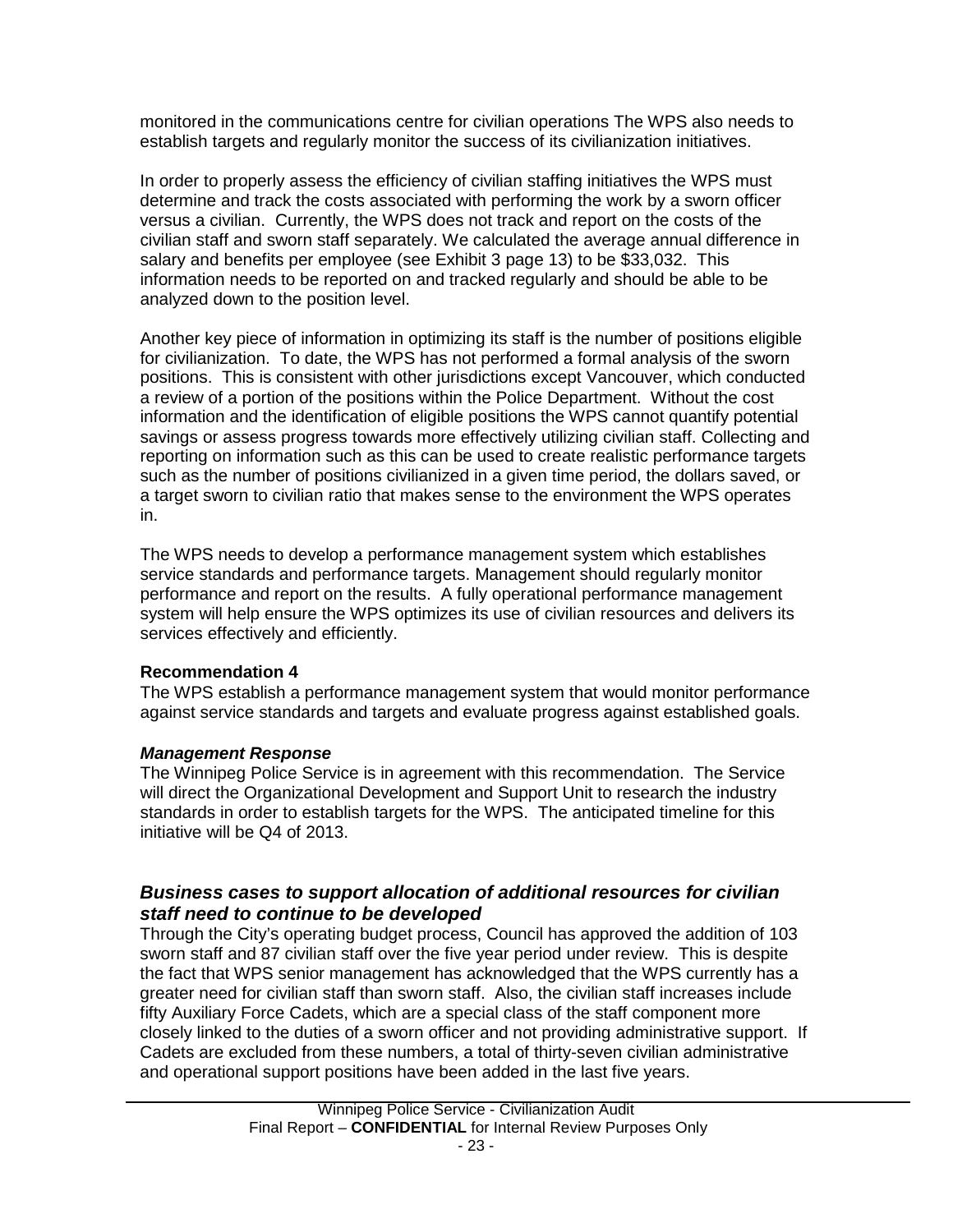Consistent with the City's allocation of resources, the Province of Manitoba has funded more sworn positions. As of the end of 2011, the provincial government funds 30 civilian positions of which 25 are the Auxiliary Force Cadets and funds 178 sworn positions.

We noted that when Council was presented with a detailed business case outlining the operational need and the benefit to the public of funding additional civilian positions, Council responded by approving the increase. An example of this is the recent addition of nineteen staff to the WPS Communications Centre. This highlights the need for complete information on the expected benefits in terms of service improvements and cost savings related to the optimal use of the civilian staff. Only when armed with the full information on optimal use of civilian staff and the WPS civilianization initiative, can Council or the Provincial Government be expected to support these critical resource decisions. We acknowledge that a strong business case alone does not guarantee the support for an initiative. The degree of public support and therefore political support for an initiative also strongly influence these types of resource allocation decisions. Despite this, ensuring the decision makers are making fully informed decisions should be the ultimate goal.

#### *Recommendation 5:*

WPS management develop sound business cases that clearly highlight the cost savings and efficiencies to be gained through further civilian staffing initiatives.

#### *Management Response*

The Winnipeg Police Service is in agreement with this recommendation. The Service has already implemented a process of submitting business case documents to Council that highlight operational need and benefit to the public. The most recent example of this was in the 2011 report that was submitted outlining the requirements for the Communications Centre. This recommendation has already been implemented by the WPS.

#### *Current collective agreement restricts optimization of civilian staff*

The Winnipeg Police Association (WPA) has been an advocate for its civilian members and has worked with the WPS in its civilianization efforts. However, the collective agreement has limits on the authority of WPS management to act independently to ensure the staff resources are deployed in an optimal manner through civilianization.

In the past, the WPA and WPS management have worked together to include the civilianization of twenty-four positions in the 1996 to 2000 collective agreement. In this same agreement the parties agreed to include nine areas of the police service that were eligible for civilianization. The nine areas include: Community Services, Research and Development, Identification Unit, Personnel, Audit and Accreditation, Support Services, Services Unit, Traffic Division and Communications. The terms under Article IX have largely remained unchanged since the 1996 to 2000 collective agreement with civilianization efforts still limited to nine areas of the service except for the addition of the Auxiliary Force Cadets. We do note that these areas are not clearly defined in the agreement and do not link to specific WPS divisions, so are therefore open to interpretation. These nine areas could form part of the initial review of civilianization opportunities since they are already defined in the collective agreement.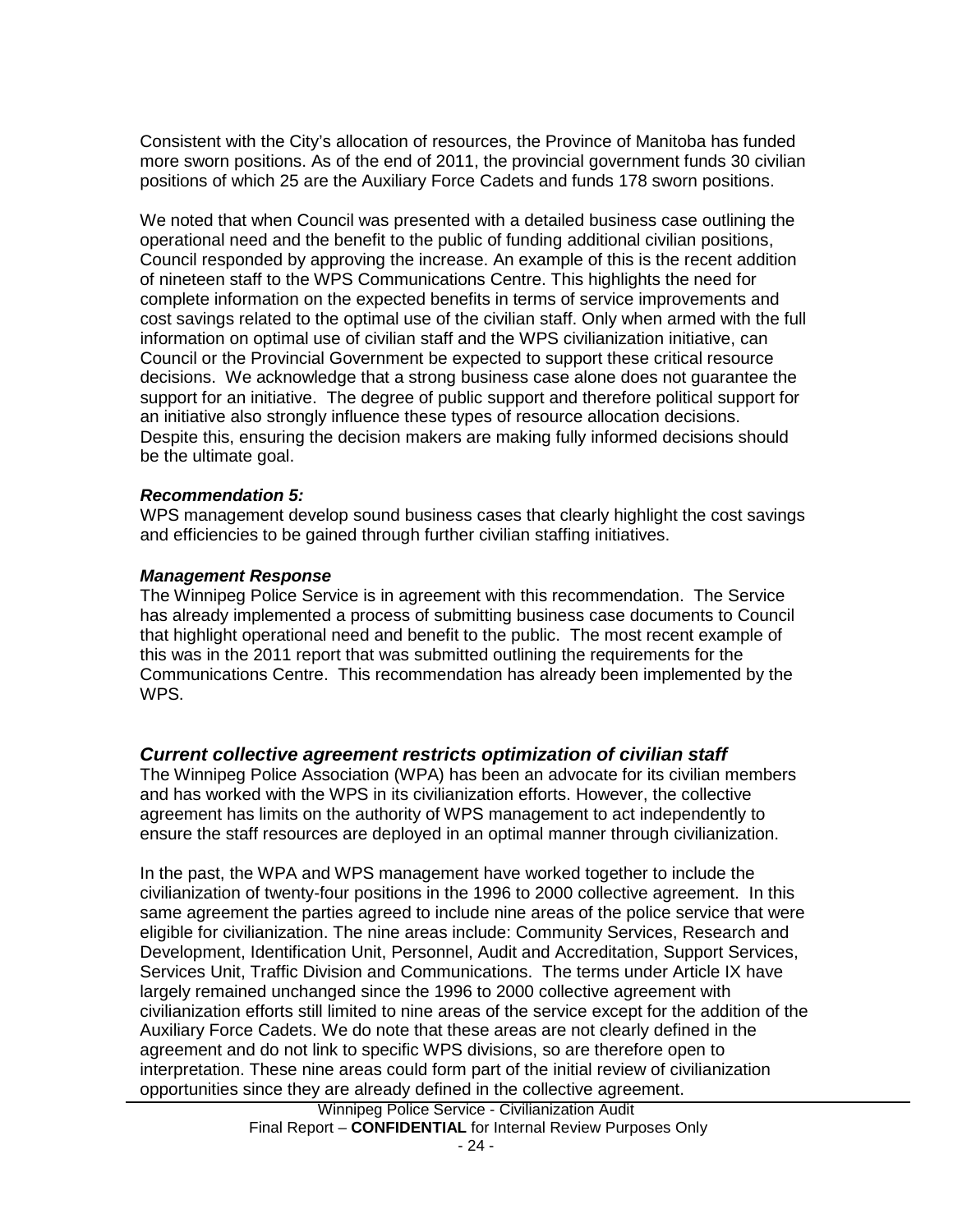While some amendments to the collective agreement have been favorable for the civilianization efforts, other clauses that have remained unchanged through successive collective agreements have created considerable restrictions. Specifically, we noted that the latest collective agreement available at the time of our audit (dated December 24, 2008 to December 23, 2010) restricts the optimization of civilian staff in a few but critical ways.

First, "Article IX – Civilianization" limits civilianization to nine areas of the police service, thereby restricting the opportunities for civilianization to these nine areas. Even then, the WPS only has the right to negotiate with the WPA on the civilianization of that specific position.

Second, "Appendix D (Auxiliary Force Cadets)" makes it very clear in a number of places that the cadets are not to replace existing duties of sworn or staff members and that any reductions to sworn and staff members will be accompanied by an equivalent reduction in cadets. Specifically,

- Item #2 states "The cadets are intended to assist the Police Service and supplement the duties performed by Police Officers and staff members and are not intended to reduce the complement of Police Officers or staff members or replace Police Officers or staff members in any way";
- Item #16 states "Should there be a reduction in the established complement of Police Officer positions that are not fully externally funded (funding provided by Federal, Provincial governments or other funding provided by entities other than the City of Winnipeg), any such reduction in the number of Police Officers shall be accompanied by an equivalent reduction in the number of Cadets and authorized Cadet positions and shall remain until such time as those police positions are reinstated, at which time an equivalent number of authorized Cadet positions will then be reinstated."; and
- Item #17 states "In the event of the layoff of one (1) or more Police Officer(s), such layoff shall be accompanied by an equal number of layoffs of Cadets."

As a result of these clauses, any benefits that could be realized through sworn or civilian staff reductions must be accompanied by an equivalent reduction in the Auxiliary Force Cadet staffing effectively reducing the level of service the WPS is able to provide through the Auxiliary Force Cadets.

Finally, before any new positions or changes to existing duties can be made they require the agreement of the WPA. This limits management's ability to effectively manage human resources. The collective agreement has effectively created a partnership arrangement with both the WPS and WPA having equal voices in the management of human resources, but only one party, namely the City, providing the funding for those same resources. We did not find any clauses specifically restricting the scope of civilianization in our review of the collective agreements from Regina, Calgary, Edmonton and Vancouver.

Winnipeg Police Service - Civilianization Audit Final Report – **CONFIDENTIAL** for Internal Review Purposes Only We believe Vancouver's model of having specific criteria to determine if a position should be sworn or civilian with a mandatory subsequent review would allow the WPS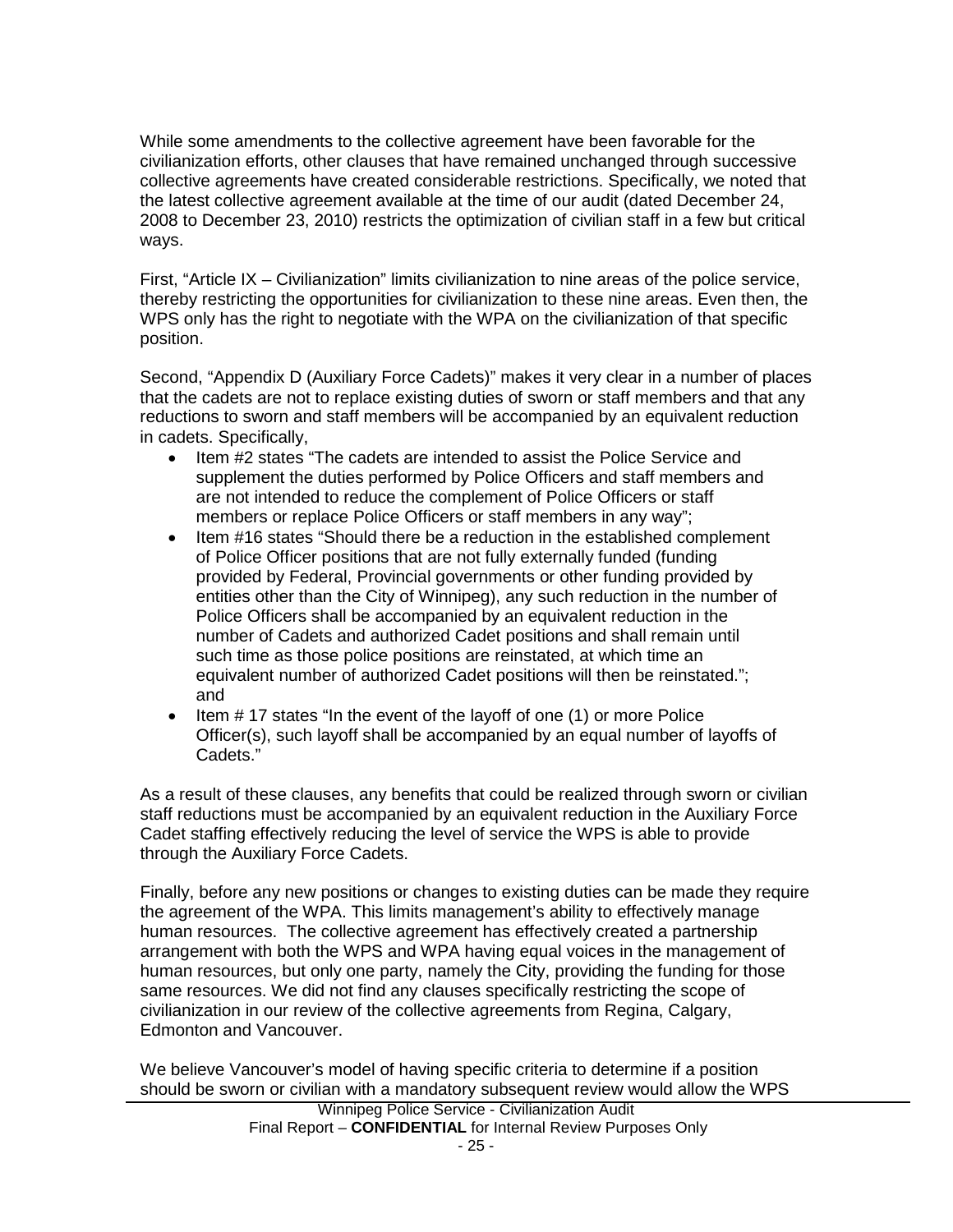greater flexibility in the management of its human resources. We also believe the WPS and the WPA could work together to agree on the specific criteria to ensure the WPA has an opportunity to ensure its members interests are adequately taken into account as the WPS pursues the optimization of its human resources through civilianization.

## *Recommendation 6:*

In future collective bargaining negotiations, the Director of Corporate Support Services work with WPS senior management to address the barriers to civilianization contained in the collective agreement.

## *Management Response*

Management concurs with this recommendation and will continue to seek changes to the collective agreement to reduce and/or eliminate barriers to civilianization commencing in the fall of 2012.

## <span id="page-27-0"></span>*WPS Civilian Compensation*

Our objective was to determine if there is a premium paid to WPS civilian staff when compared to other City staff performing similar duties. In order to evaluate this we first identified which positions were comparable, quantified the salary and benefits differences between those positions, examined any potential reasons for the difference, and determined what steps the City has taken to close the gaps.

## *Some positions within the Staff Component of the WPS are comparable with positions in the City of Winnipeg under CUPE or WAPSO*

At the time of our audit, the Human Resource Labour Relations and Total Compensation Division of Corporate Support Services (CSS) had completed a project comparing the staff positions in the WPS with similar positions in the City of Winnipeg. A list of the WPA classifications, number of incumbents and maximum rates of pay were compared and matched with the Canadian Union of Public Employees, Local 500 (CUPE) and the Winnipeg Association of Public Service Officers (WAPSO) positions of the same classification and comparable nature of work, qualifications and experience and the associated rates of pay. Job descriptions and class specifications for all WPA classifications were obtained as well as the job descriptions, class specifications and/or job postings for CUPE or WAPSO positions which were identified as a match. The most comparable positions between the WPA and CUPE or WAPSO were selected based on the similar duties, knowledge, complexities, responsibilities, education and experience. The positions compared between the WPA and CUPE or WAPSO were identified as either:

- 1. a match (288 positions identified by CSS)
- 2. no match was identified but a salary comparison was calculated based on relativity to a position (114 positions identified by CSS), or
- 3. no match was identified (27 positions identified by CSS).

There were 54 positions that were not included at all in the analysis conducted by CSS, the civilian background investigators (11 positions) and the Auxiliary Force Cadets (43 positions). These two positions were not included in the analysis because they are unique to the WPS and there are no equivalent or comparable positions in the City of Winnipeg.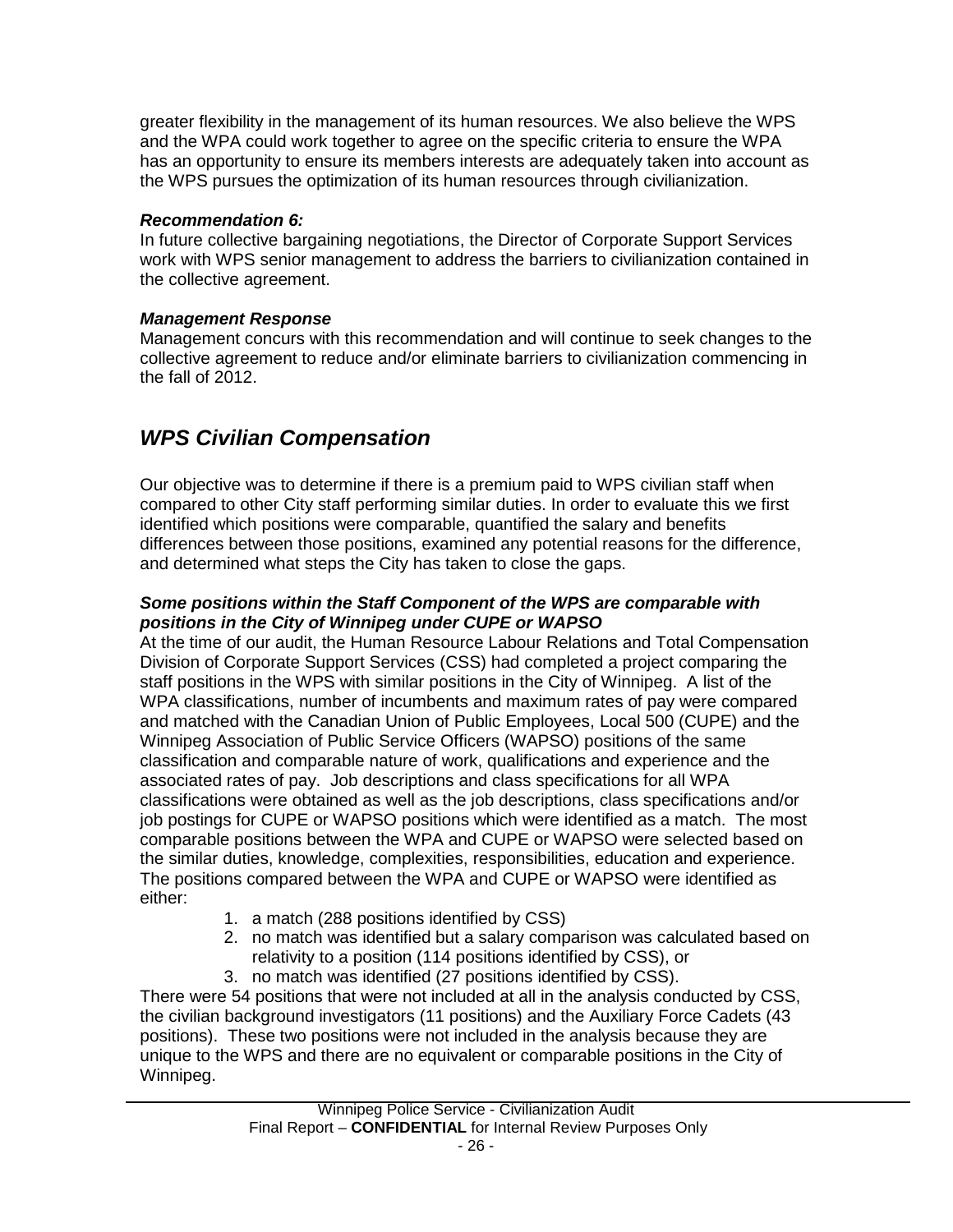For the purpose of our audit, we reviewed the work prepared by Corporate Support Services and are relying on the work they performed. We reviewed the comparisons of the positions selected based on the specific job descriptions and the major duties, position qualifications and experience required for the position. In our analysis, we have only included the positions which we have identified as a direct match between the WPA and CUPE or WAPSO based on the comparisons and any additional information received regarding the positions. We excluded positions in the WPA which we viewed as unique to the WPS such as the Police Communication Officers, positions which require extensive knowledge and skills related to a unique process within the WPS such as the employees in the Court Unit and positions which have been required to regularly appear in court.

#### *For directly comparable positions WPS civilian staff earn on average 24% more than City staff in comparable positions under CUPE or WAPSO.*

A significant gap exists between the salaries of the civilian staff component of the WPS and the salaries of City of Winnipeg staff in similar positions requiring the same duties, experience and qualifications.

Our analysis focused on 173 full time civilian positions of the 288 positions identified by CSS which were considered to be a direct match in terms of the position's duties, responsibilities, qualifications and experience. We conducted a secondary review and reduced the CSS direct match group by 115 to be conservative. In total we focused our analysis on 36% of all positions (173 out of a total of 483 positions which equal 423 FTE positions) within the civilian staff component of the WPS as of December 31, 2011.

We reviewed the wages of those positions in the WPS and compared the maximum biweekly salary to similar positions in the City under the CUPE or WAPSO collective agreements, and identified that as of December 2011, on average the positions in the WPS with a direct comparable position in the City, earned 24.43% more than the City counterparts. The percent difference between positions varied from 5.15% to 55% in the maximum bi-weekly salary or \$157 to \$1108 bi-weekly.



#### Exhibit 7 – Comparison of Bi-weekly Pay rates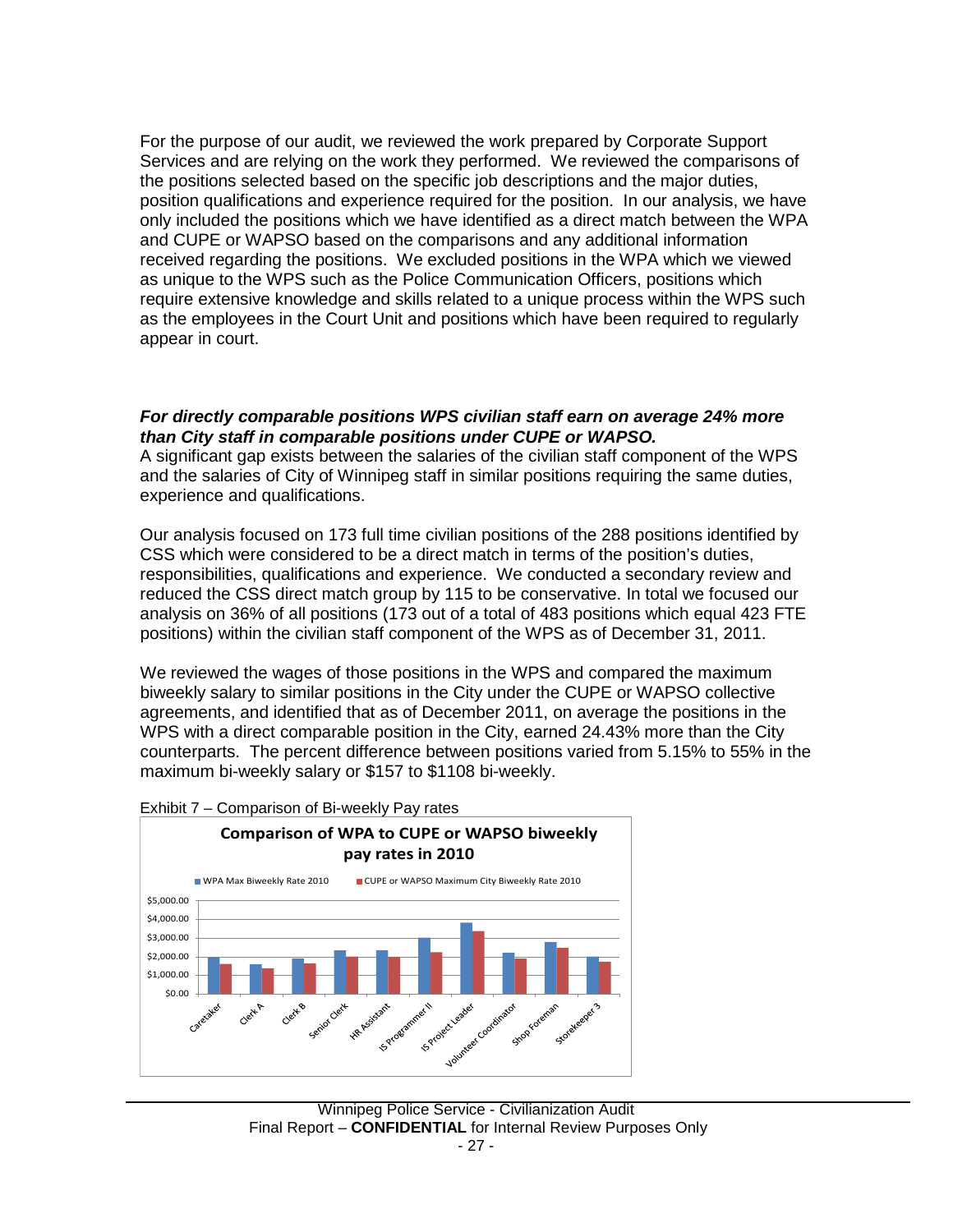In 2011 this represented an estimated total dollar amount difference of \$1,870,922 between the cost of the 173 full time civilian positions in the WPS and the comparable positions in the City of Winnipeg under CUPE and WAPSO. As of December 2011, the total cost for the civilian staff component of the WPS including the annual salaries and benefits was \$26,907,945. The estimated premium of \$1,870,922 represents 7% of the costs.

### *The gap between civilian positions in the WPS and comparable positions in the City of Winnipeg has been widening as the staff component of the WPA have been awarded the same increases as the sworn officers*

The gap in salaries between the WPA civilian staff and the City staff in CUPE and WAPSO will only continue to increase in the coming years if the civilian component of the WPA continues to receive the same increases as the sworn officers. This gap was created as the civilian staff component of the WPA have been awarded, through arbitration and negotiations, the same pay rate increases as the police officers since 1996, which have been on average greater than CUPE or WAPSO.

There is no provision contained in the WPA Collective Agreement and no agreement has been made to link the sworn officers and the civilian staff component. However, since 1996, the Arbitration Boards have awarded the same wage increases to the civilian component as they have awarded to the sworn officers or the City has been unsuccessful in addressing the issue through negotiations. Prior to this, between 1989 and 1996, the civilian component and the sworn officers were awarded different pay rate increases in 5 out of the 7 years.

As of December 2011, the cumulative pay rate increase since 1989 was 96.89% for the WPA civilian component and 106.27% for the WPA Police Component compared to a cumulative increase of 64.1[3](#page-10-1)% for CUPE<sup>3</sup>. This has resulted in a difference of 32.76% between the cumulative increases awarded to the civilian component of the WPA and CUPE. The compounded rate difference between the pay increases awarded to the sworn and staff component of the WPA, CUPE and WAPSO are attached in Appendix 3.

On average, the civilian positions in the WPS we compared earn 24.43% more than the comparable positions in CUPE or WAPSO. The percent difference in salaries between the civilian staff in the WPA and the City CUPE and WAPSO staff will only continue to increase in the coming years if the current trend continues. In 2011, the CUPE union was awarded a 0% increase and in 2012 received 1% compared to the WPA, where both the civilian component and the sworn officers were awarded, through arbitration, a total of 4.5% in 2011 and a total of 4% in 2012. The table to the right illustrates that by

December 2012 the salary difference will have grown to 29.06%

The table below illustrates the total costs and the difference, or premium, between the WPS civilian staff and the City staff under CUPE and WAPSO and how it will

| Average % Rate Difference between comparable    |        |  |  |  |  |  |  |  |
|-------------------------------------------------|--------|--|--|--|--|--|--|--|
| positions in the Staff Component of the WPA and |        |  |  |  |  |  |  |  |
| <b>CUPE</b>                                     |        |  |  |  |  |  |  |  |
| Effective Dec 2010                              | 19.08% |  |  |  |  |  |  |  |
| Effective Dec 2011                              | 24.43% |  |  |  |  |  |  |  |
| <b>Effective Dec 2012</b>                       | 29.06% |  |  |  |  |  |  |  |

Source: City of Winnipeg, Corporate Support Services

<span id="page-29-0"></span><sup>&</sup>lt;sup>3</sup> The rates awarded for WAPSO were not available for 2011 and 2012. As of December 2010, the cumulative pay rate increase for WAPSO since 1989 was 62.54%.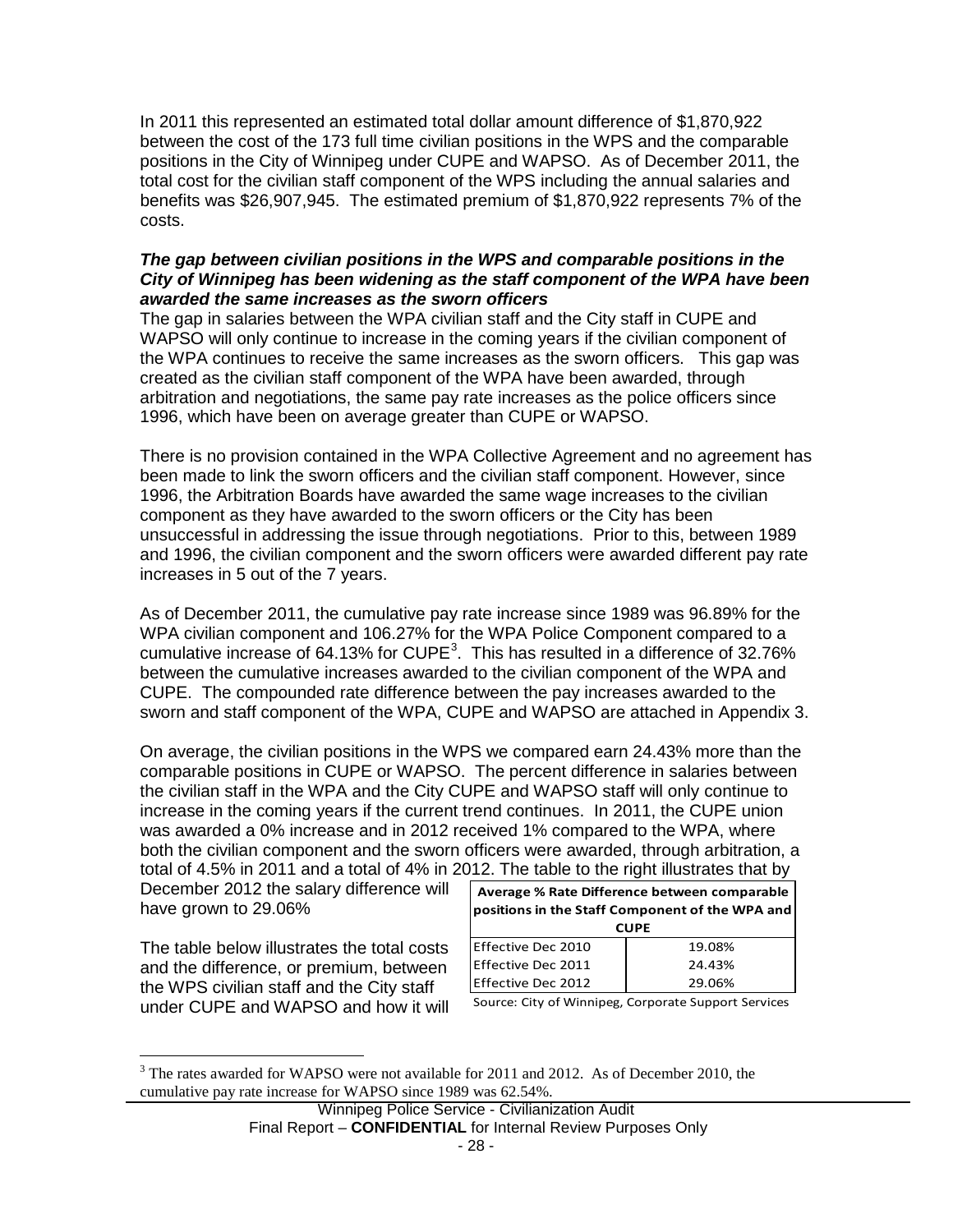continue to increase based on the recently awarded rate increases. Between 2010 and 2012 the difference increased from \$1,398,177 to \$2,218,978 or 58.7%.

|              | DIFFERENCE BETWEEN COST OF WPS CIVILIAN POSITIONS AND COMPARABLE POSITIONS IN THE CITY OF<br><b>WINNIPEG UNDER CUPE AND WAPSO</b> |                   |                                                 |                               |  |  |  |  |  |  |  |  |
|--------------|-----------------------------------------------------------------------------------------------------------------------------------|-------------------|-------------------------------------------------|-------------------------------|--|--|--|--|--|--|--|--|
|              |                                                                                                                                   | <b>Total Cost</b> | <b>Premium for WPS</b><br><b>Civilian Staff</b> | Percent Increase each<br>Year |  |  |  |  |  |  |  |  |
|              | WPS*                                                                                                                              | CUPE **           | Component                                       |                               |  |  |  |  |  |  |  |  |
| 2010         | Ś<br>10,505,461                                                                                                                   | Ŝ.<br>9,107,284   | \$<br>1,398,177                                 |                               |  |  |  |  |  |  |  |  |
| $2011 \,$ \$ | 10,978,206                                                                                                                        | 9,107,284<br>\$   | 1,870,922<br>-\$                                | 33.81%                        |  |  |  |  |  |  |  |  |
| 2012         | 11,417,335                                                                                                                        | 9,198,357         | 2,218,978                                       | 18.60%                        |  |  |  |  |  |  |  |  |

\*The rate increases awarded for the WPA Collective Agreement: a total of 4.5% in 2011 and a total of 4% in 2012 \*\*The rate increases awarded to staff under the CUPE collective agreement were: 0% in 2011 and 1% in 2012

Although the salary increases awarded to the civilian component and the sworn officers have been the same, the civilian staff component is not part of the same pension plan. The police officers are entitled to a more favourable pension and benefits package, which includes overtime being counted towards pensionable earnings. The overtime accumulated by civilian staff in the WPS is not. The staff component of the WPA is part of the *Winnipeg Civic Employees' Benefits Program* which is the same benefits program as most other City staff.

### *The civilian component of the Police Services in other jurisdictions has been receiving different rates than the sworn officers.*

The civilian staff component of the WPA have been awarded the same pay rate increases as the sworn officers for more than a decade which has contributed to the current wage gap between the civilian staff component of the WPA and comparable City positions. We surveyed other jurisdictions in Canada and identified that this is not consistent with the pay rate increases that have been awarded to the civilian staff component of the police services in other jurisdictions. We found that in all four of the jurisdictions surveyed, the staff components have received a different pay increase compared to the sworn officers and in one of the jurisdictions (Regina), the civilian component is even part of the same union as the sworn officers and were awarded a different rate. In the other three jurisdictions (Vancouver, Edmonton and Calgary) the employees in the civilian positions in the Police Service are part of a different union, in some cases the same union as the other civic employees.

|      | Calgary    |                       | Regina                               |       | Winnipeg         |                       |  |
|------|------------|-----------------------|--------------------------------------|-------|------------------|-----------------------|--|
|      | Civilians* | <b>Sworn Officers</b> | Civilians**<br><b>Sworn Officers</b> |       | <b>Civilians</b> | <b>Sworn Officers</b> |  |
| 2005 | 3.50%      | 3.70%                 | 2.50%                                | 3.60% | 3.5% & 1.25%     | 3.5% & 1.25%          |  |
| 2006 | 3.00%      | 3.50%                 | 1.50%                                | 3.60% | 2.25%            | 2.25%                 |  |
| 2007 | 3.50%      | 3.75%                 | 4.25%                                | 6.10% | 3.50%            | 3.50%                 |  |
| 2008 | 5.50%      | 4.75%                 | 4.00%                                | 4.00% | 2.0% & 2.0%      | 2.0% & 2.0%           |  |
| 2009 | 3.5%, 1.0% | 5.50%, 0.25%          | 4.00%                                | 4.60% | 3.50%            | 3.50%                 |  |
| 2010 | 4.0%, 0.5% | 4.50%                 | 3.00%                                | 4.60% | 3.50%            | 3.50%                 |  |

| ANNUAL WAGE INCREASES AWARDED TO CIVILIANS AND SWORN OFFICERS |  |  |
|---------------------------------------------------------------|--|--|
|                                                               |  |  |

**\***CUPE Local 37 & 38

\*\*Same union as the sworn officers

Souce: Audit Survey responses from the Calgary Police Service and the Regina Police Service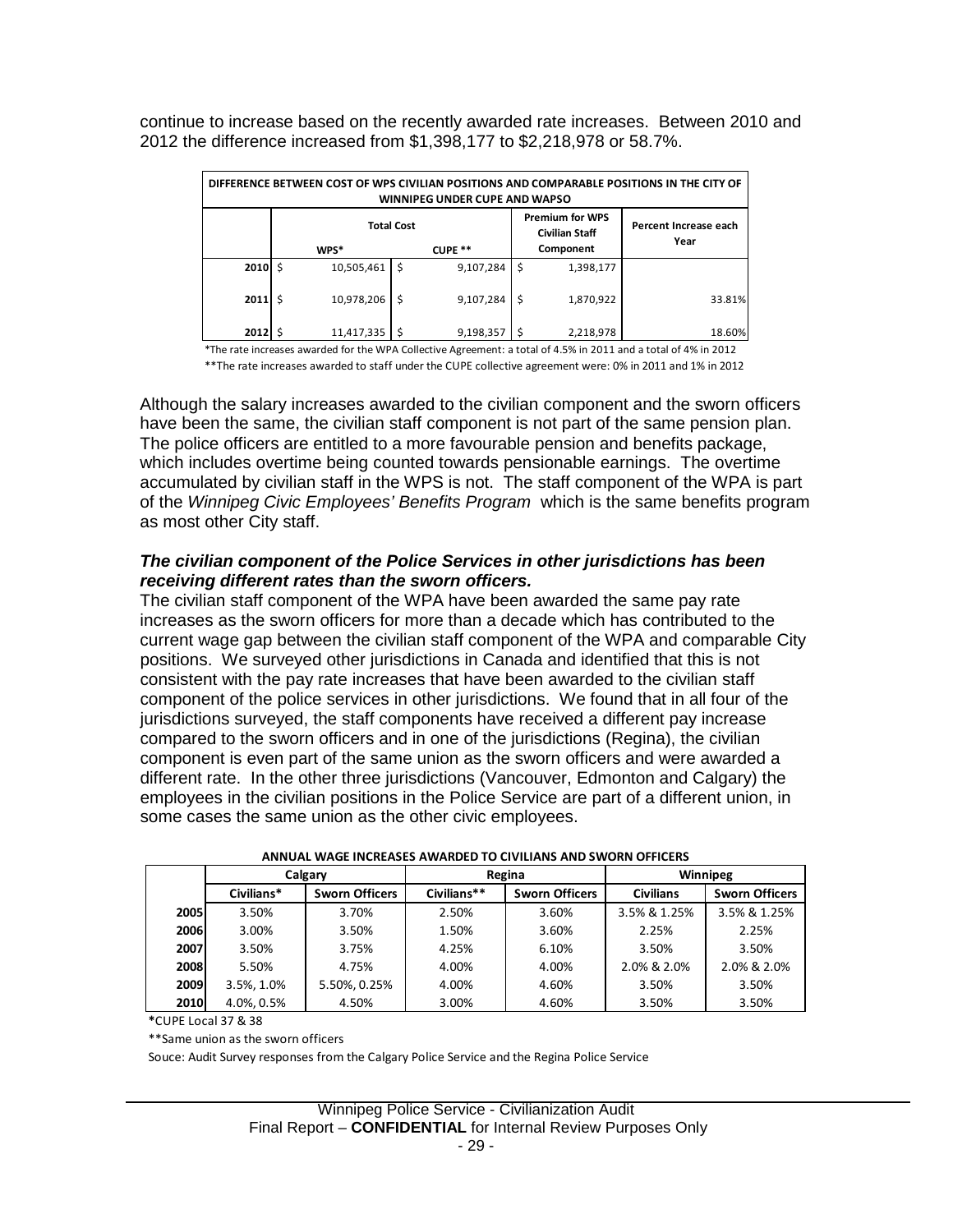Furthermore, in reviewing the salary schedule for the Edmonton police civilian employees under the Civic Service Union 52, we identified that some civilian positions in the Edmonton Police Service are paid less than civilian staff in the Winnipeg Police Department. For example, according to the *Civic Service Union 2009-2010 salary schedule* the maximum annual salary for a CPIC Operator II effective December 20, 2009 – December 18, 2010 is \$48,171.91 compared to the maximum salary for a CPIC operator in the WPS effective January 3, 2010 is \$53,209.97 a difference of \$5,038.06.

Considering the fact that employees in Alberta on average earn more than employees in Manitoba and based on the growth and economic activity we have seen in the

| Average Weekly Earnings (Manitoba and Alberta)    |        |        |                 |        |         |  |  |  |  |  |
|---------------------------------------------------|--------|--------|-----------------|--------|---------|--|--|--|--|--|
|                                                   | 2007   | 2008   | 2009            | 2010   | 2011    |  |  |  |  |  |
| All industries excluding unclassified enterprises |        |        |                 |        |         |  |  |  |  |  |
|                                                   |        |        | current dollars |        |         |  |  |  |  |  |
| Manitoba                                          | 729.47 | 749.59 | 771.29          | 786.35 | 808.11  |  |  |  |  |  |
| Alberta                                           | 872.61 | 924.36 | 950.10          | 993.40 | 1038.76 |  |  |  |  |  |
|                                                   |        |        |                 |        |         |  |  |  |  |  |

Source: Statistics Canada, Earning, average weekly, by province and territory

province of Alberta considering the higher consumer price index<sup>[4](#page-29-0)</sup>, we would expect the rate paid for comparable positions in Manitoba to be lower and not higher than in Alberta.

## *The City of Winnipeg has proposed different rates for the civilian component and the sworn component of the Winnipeg Police Service*

The City of Winnipeg has identified the inequity between the civilian component of the WPA and staff in comparable positions in other departments throughout the City of Winnipeg and has attempted to remedy this inequity in recent labour negotiations. Between 2000 and 2012, the City of Winnipeg, out of 6 collective agreement negotiations, have twice proposed different rate increases for the civilian component compared to the rate increase proposed for the sworn component in the 2000-2002 and 2006-2008 Collective Agreement negotiations. For the most recent 2011-2012 Collective Agreement, the City did not propose different rates for the staff and police component, however proposed to establish a new wage schedule for WPA staff positions which would be effective for new hires after the date of the award. All three times the negotiations went to arbitration and ultimately the Arbitration Board agreed with the WPA, and awarded both the civilian component and the sworn component the same rate increases and rejected the City's proposal to impose the new wage schedule on the staff members of the WPA.

In the arbitrations for the 2000-2002 and the 2006-2008 Collective Agreements, the Arbitration Board cited the following reasons for awarding the same rate increases:

- "While there are a number of positions in the Staff Component (civilian component), which according to the job titles indicate that the positions are similar to equivalent positions in the CUPE bargaining unit, there are a number of positions in the Staff Component that are very likely not matched in any other civic bargaining unit." <sup>[5](#page-31-0)</sup>
- A differentiation between the Staff Component and the Police Component has not been a feature in any arbitrated or negotiated settlement besides

 <sup>4</sup> Statistics Canada, Consumer Price Index (CPI), by Province: CPI 2002=100, Manitoba 2011: CPI 118.4, Alberta 2011: CPI 125.7.

<span id="page-31-1"></span><span id="page-31-0"></span><sup>5</sup> Arbitration Award for the Collective Agreement for 2000-2002. Board of Arbitration: Martin H. Freedman, David G. Newman and Robb Tonn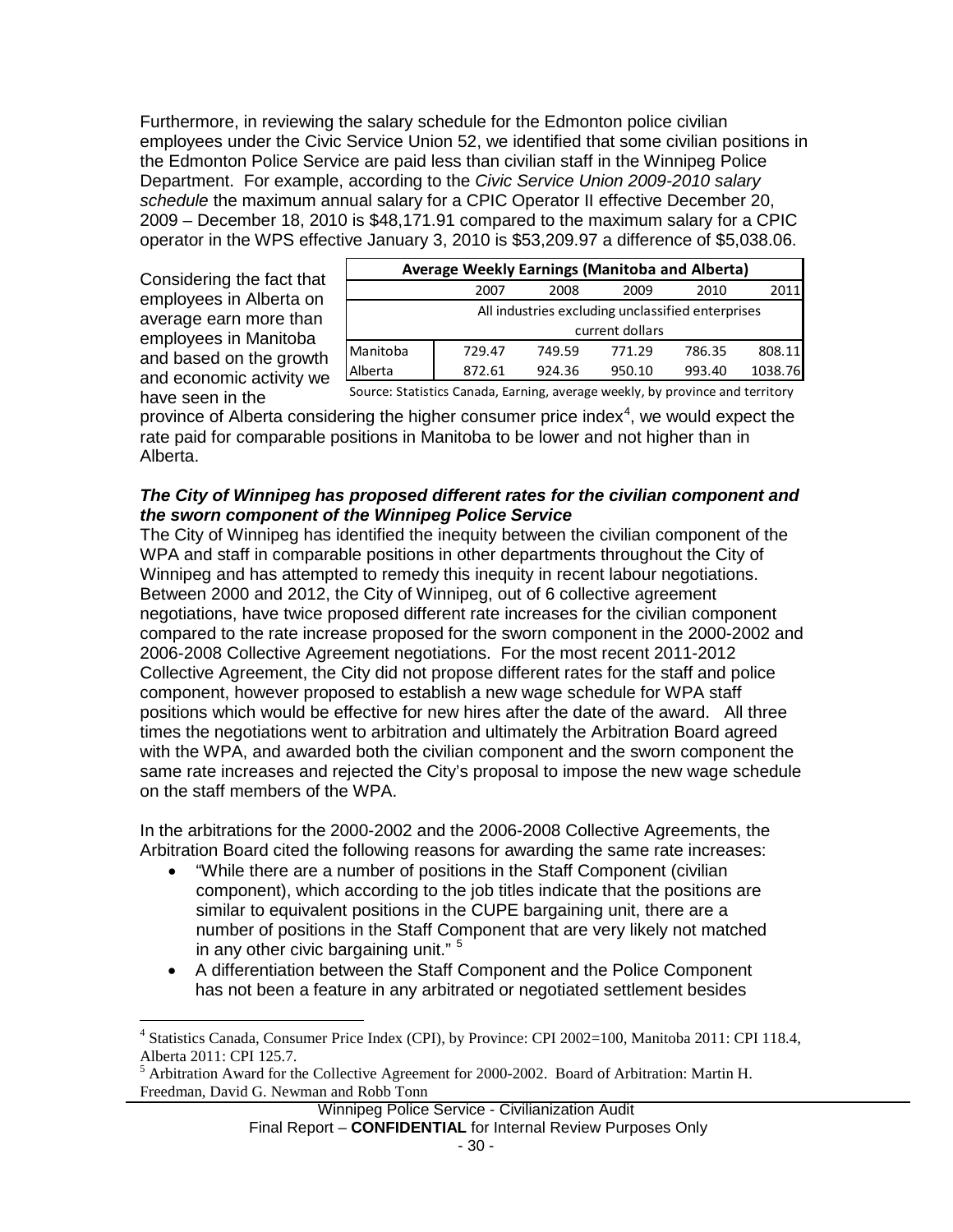one Arbitration Award and one negotiated settlement in 1994-1995. The Arbitration Award for the 2000-2002 Collective Agreement (The *Freedman Award)* articulated the following presumption: "The presumption should therefore be that all members of the bargaining unit, even in different components, receive similar percentage increases, unless sufficient reason has been advanced not to award the same level of increase throughout. The evidence has not persuaded us that there should be any distinction between the two components. We adopt this reasoning and, in prevailing circumstances, we have not been persuaded that there should be any distinctions between the two components in this 2 year agreement." <sup>[6](#page-31-1)</sup>

• The WPA had presented some material points regarding the nature of the tasks performed by many of the classifications in the Staff Component which supported the conclusion to award the same rate to both components. The Arbitration Board stated: "While we recognize that there are classifications in the Staff Component that do have an affinity or similarity to some classifications in other civic bargaining units (e.g. Clerks and Storekeepers), there are many other classifications in the Staff Component which are more closely aligned to the Police Component by the very nature of their duties." <sup>[7](#page-32-0)</sup>

In the most recent arbitration for the 2011-2012 Collective Agreement, the Arbitration Board referred to past decisions that had been made by Arbitration Boards regarding the issues of awarding different rates to the staff component and the police component and observed that no other Arbitration Board over the past 10 years had awarded separate rates. As well the Arbitration Board observed that in previous collective agreement negotiations the City has negotiated the same rate increase for the staff and police components.

Regarding the City's proposal to establish a new wage schedule for WPA staff positions, the WPA responded that they had not previously seen the comparisons that were proposed by the City and believed that the Arbitration Board "should not deal with such a significant matter without first having the matter dealt with in collective bargaining." Furthermore, the WPA "disagrees that the supposed comparisons are appropriate, that the descriptions provided accurately reflect the positions in question or that the conclusions being suggested are sound." Ultimately the Arbitration Board stated that: "Without further input from both parties, members of this Board are not in a position to properly evaluate the vast amount of data presented or to assess the suitability of the City's proposed classifications. Moreover, we are concerned that neither the new approach proposed by the City, nor the reclassification methodology, formed part of the negotiations between the City and the WPA that preceded this arbitration. We believe that fundamental changes in the relationship between the parties should, at least, begin in the collective bargaining process."

It is evident from the decisions in the Arbitration Awards that a more consistent approach is required by the City to remedy the increasing difference between the

<span id="page-32-1"></span><span id="page-32-0"></span><sup>&</sup>lt;sup>6, 7</sup>Arbitration Award for the Collective Agreement for 2006-2008. Board of Arbitration: William D. Hamilton, Paul McKenna and Robert Simpson.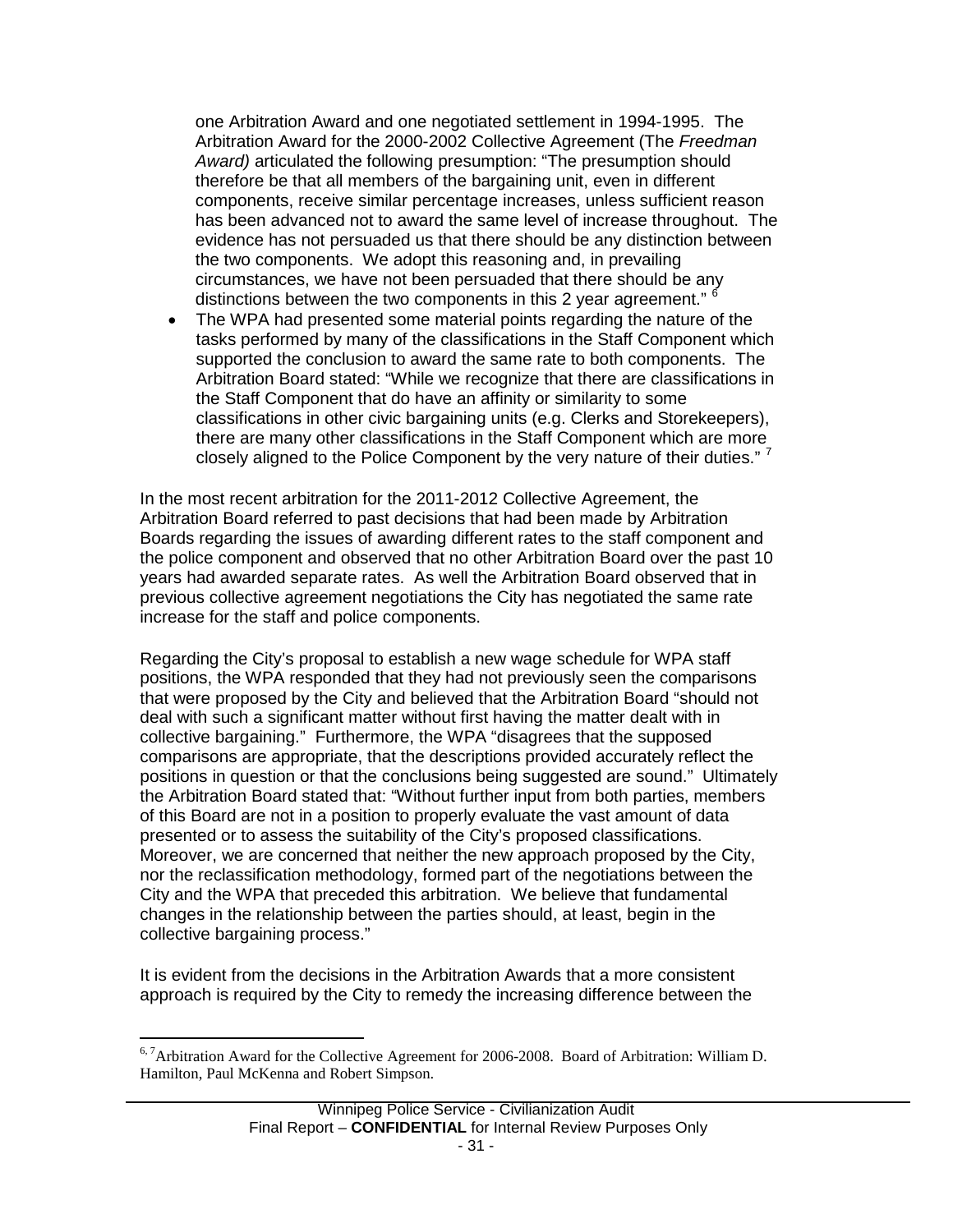salaries of the civilian component of the WPA and staff in comparable positions in other departments throughout the City.

### *The inequity between the Staff Component of the WPA and City of Winnipeg employees in comparable positions can only be addressed through Collective Agreement negotiations with the WPA.*

The Corporate Support Services Department has identified the inequity between the civilian component of the WPA and staff in comparable positions in other departments throughout the City of Winnipeg. Proposals have been made by the City of Winnipeg to award different rates to the civilian component and the police component of the WPA. The City has presented a complete listing with all civilian staff component positions in negotiations and arbitrations and ultimately the Arbitration Board did not agreed with their proposal stating that "While we recognize that there are classifications in the Staff Component that do have an affinity or similarity to some classifications in other civic bargaining units (e.g. Clerks and Storekeepers), there are many other classifications in the Staff Component which are more closely aligned to the Police Component by the very nature of their duties"<sup>[8](#page-32-1)</sup>. To increase their chances of success, the City should focus on presenting the comparison of positions which are directly comparable supported by information on the pay rates and percent increases that are awarded to the civilian component of the police services in other jurisdictions and ultimately promote the principle of equal pay for equal work of equal value throughout the city.

The City of Winnipeg has developed a list matching positions in the WPS with comparable positions in the City under CUPE or WAPSO based on the similarities in the job duties, responsibilities and qualifications with the positions. For the most recent negotiation, the City presented a full listing of WPS civilian positions which identified the matched positions or if no direct match was identified the positions with which a salary comparison was conducted based on the relativity to another similar position and for unique positions - no match was identified.

While there are a number of positions which are direct comparisons between the WPS and the City, such as Caretaker, Clerk A and B in Human Resources and Finance, Storekeepers and Information Systems Specialist, there are also positions in the WPS which do not have a comparable position in the City such as the Police Communication Operators (911 Operators), Call Takers, Chief Pilot and certain others. We also noted that some of the current job classifications in the WPS civilian component are currently being disputed. Therefore, in order to accurately compare City positions to the civilian positions in the WPS, additional work must be done to ensure that the current job descriptions being used for these comparisons accurately reflect the scope and nature of the work currently being performed. This will help ensure only those WPS civilian positions that are directly comparable with a position in the City of Winnipeg are the focus of future negotiations.

Going forward, the City should reduce the listing of positions and focus only on the positions which are a directly comparable. By focusing on the directly comparable positions, the City's chances of success may increase. The City should continue to negotiate for separate rate increases for the Police Component and the Staff Component

 <sup>8</sup> Arbitration Award for the Collective Agreement for 2006-2008. Board of Arbitration: William D. Hamilton, Paul McKenna and Robert Simpson.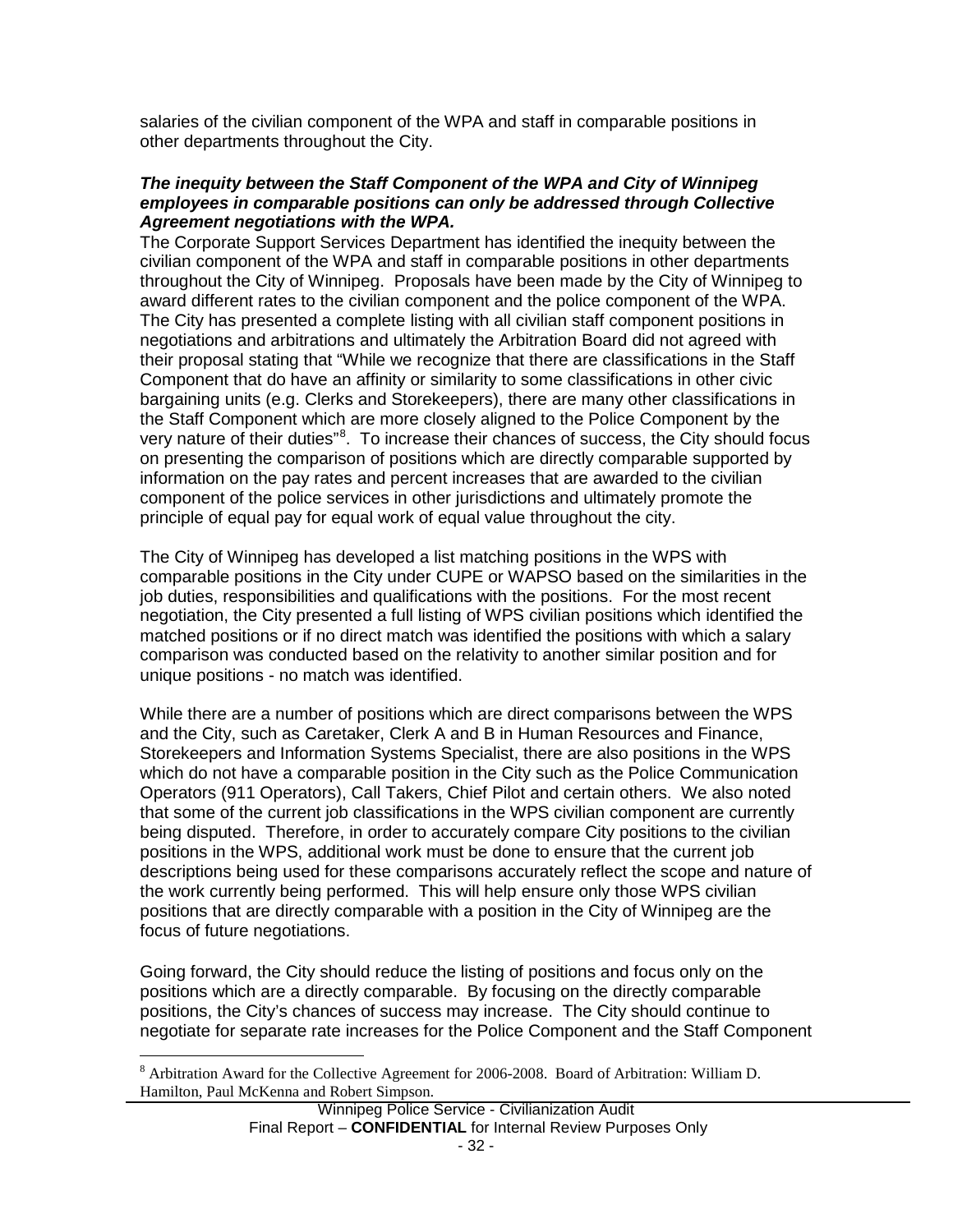which are in positions that are directly comparable to positions within the City of Winnipeg.

To ensure the wage comparisons between the WPS and CUPE or WAPSO are reasonable and the salaries associated with the comparable positions are fair, a process must be in place to evaluate the wages of positions within the general market. Corporate Support Services has a process in place to evaluate the CUPE and WAPSO positions and ensure the wages and salaries are competitive and fair within the general market. Reviewing some of the direct matches identified between the WPS civilian positions and CUPE and WAPSO positions, there is evidence to suggest that WPS civilians are paid a premium and that the WPS may be paying above market rates for some of their civilian positions. The City should provide more analysis on external labour markets to further strengthen their arguments.

## *Recommendation 7:*

Corporate Support Services continue to propose different rate increases for the Staff Component and the Police Component of the WPA. A comprehensive strategy for negotiations should be developed which begins by focusing on the positions which are directly comparable with positions in the City of Winnipeg. A complete analysis of the staff component of the police services in other jurisdictions should be presented in the proposals in future negotiations.

## *Management Response:*

Management concurs with this recommendation and has taken further steps to address this issue. The City is in the process of issuing an RFP to engage an external consultant to conduct a thorough job analysis of the positions that are a "direct match" between WPA and other bargaining units. That information would be used as the basis for forming a negotiating strategy to address the disparity between WPS staff rates of pay and the rates of pay of other civic employees in similar positions.

The City will continue to pursue differential wage increases for the Staff Component and the Police Component of the WPS in negotiations with the WPA, commencing in the fall of 2012 and in future negotiations where required.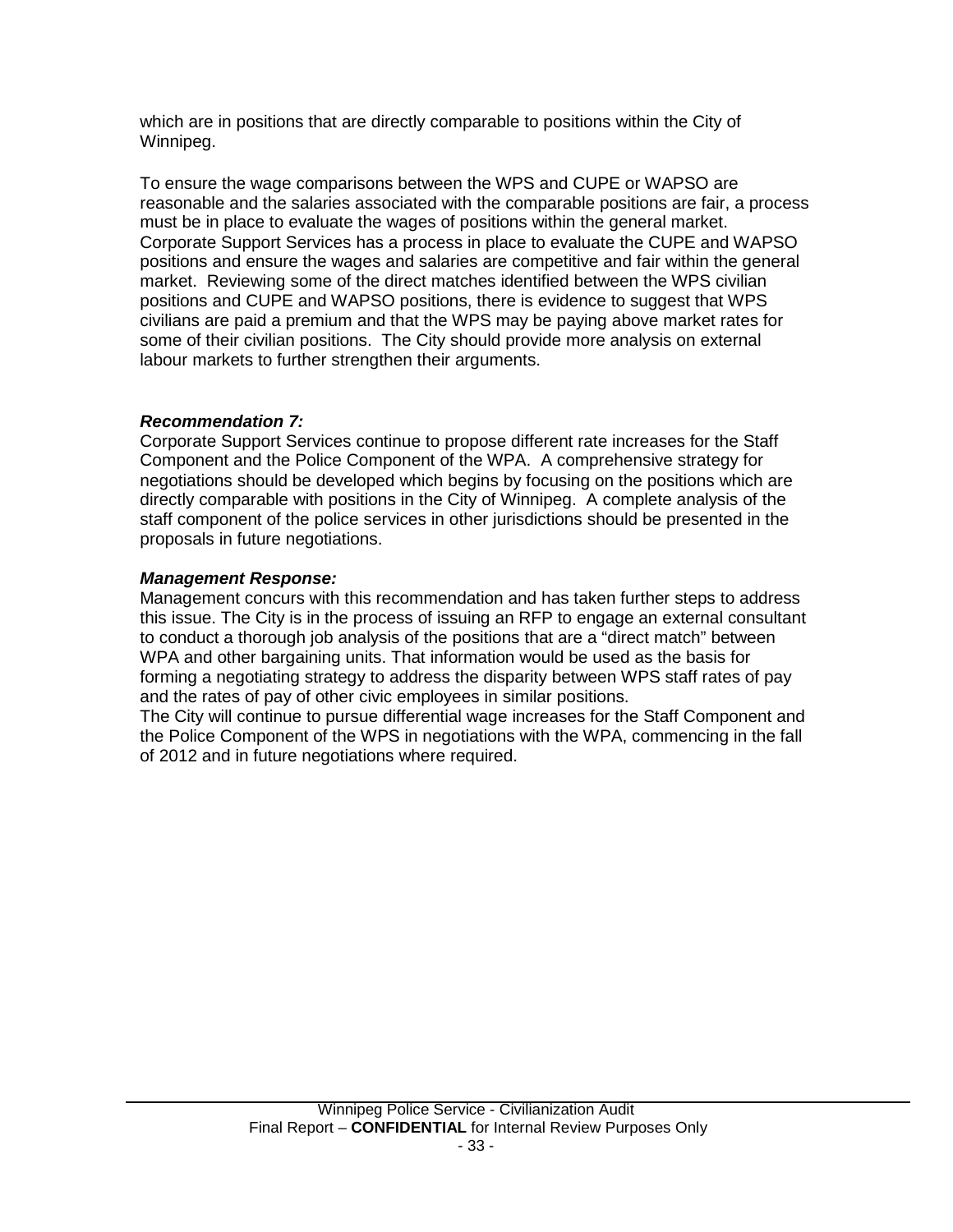## <span id="page-35-0"></span>**APPENDIX 1 - AUDIT PROCESS**

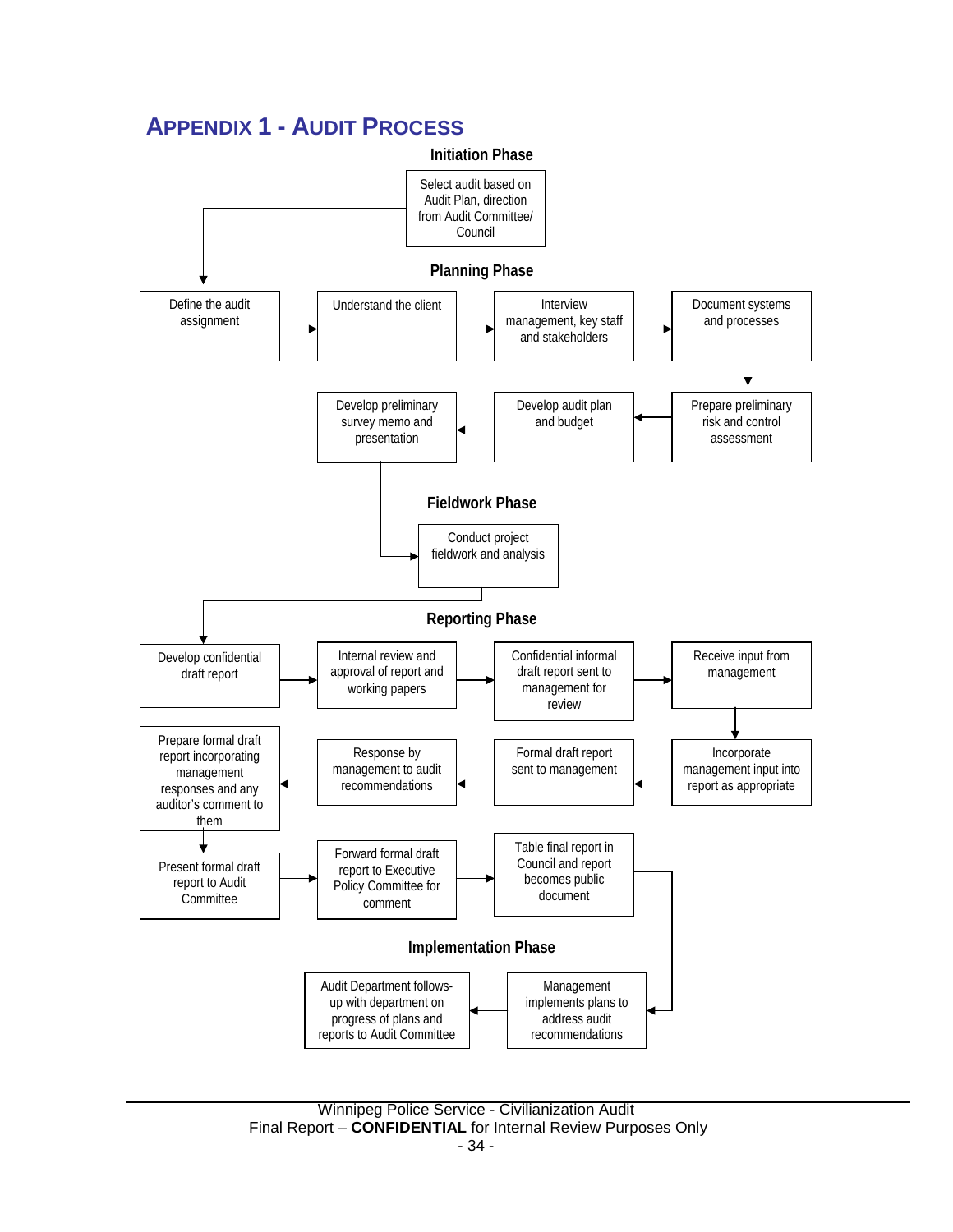# <span id="page-36-0"></span>**APPENDIX 2 – SUMMARY OF RECOMMENDATIONS**

## *Recommendation 1:*

The Chief of Police ensure that a comprehensive civilian staffing strategy is developed and the plans for implementation are established.

## *Recommendation 2:*

The WPS work to establish a policy and process for the review of positions considered for civilianization. The policy should include the following:

- Criteria to determine whether a position should be performed by a sworn officer or a civilian; and
- A description of the process to review all current and new positions against these criteria.

## **Recommendation 3**

The WPS undertake a workload analysis to determine the optimal number of civilian staff to deliver the desired level of service.

## **Recommendation 4**

The WPS establish a performance management system that would monitor performance against service standards and targets and evaluate progress against established goals.

## *Recommendation 5:*

WPS management develop sound business cases that clearly highlight the cost savings and efficiencies to be gained through further civilian staffing initiatives.

## *Recommendation 6:*

In future collective bargaining negotiations, the Director of Corporate Support Services work with WPS senior management to address the barriers to civilianization contained in the collective agreement.

## *Recommendation 7:*

Corporate Support Services continue to propose different rate increases for the Staff Component and the Police Component of the WPA. A comprehensive strategy for negotiations should be developed which begins by focusing on the positions which are directly comparable with positions in the City of Winnipeg. A complete analysis of the staff component of the police services in other jurisdictions should be presented in the proposals in future negotiations.